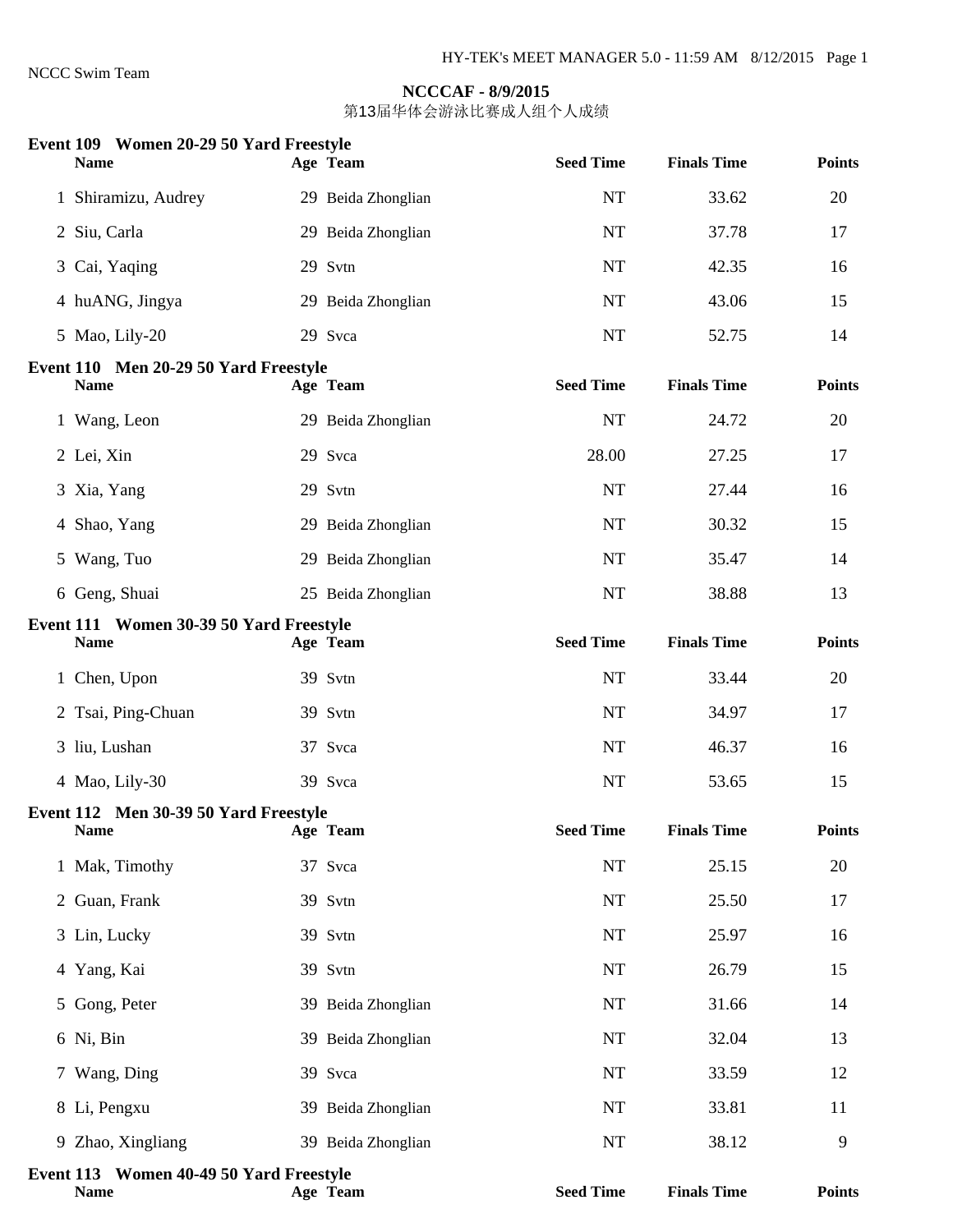|   | 1 Bump, Janet                                          | 49 Svtn            | <b>NT</b>        | 31.40              | 20            |
|---|--------------------------------------------------------|--------------------|------------------|--------------------|---------------|
|   | 2 Ye, Fay                                              | 49 Beida Zhonglian | NT               | 34.62              | 17            |
|   | 3 Chen, Jianer                                         | 40 Svca            | <b>NT</b>        | 37.72              | 16            |
|   | 4 Huang, MinYing                                       | 42 Svca            | 39.00            | 40.65              | 15            |
|   | 5 Pan, Connie                                          | 49 Beida Zhonglian | <b>NT</b>        | 43.53              | 14            |
|   | 6 Wang, Michelle                                       | 49 Beida Zhonglian | <b>NT</b>        | 46.00              | 13            |
|   | 7 Xiao, Jessica                                        | 40 Svca            | 55.00            | 46.97              | 12            |
|   | Event 114 Men 40-49 50 Yard Freestyle<br><b>Name</b>   | Age Team           | <b>Seed Time</b> | <b>Finals Time</b> | <b>Points</b> |
|   |                                                        |                    |                  |                    |               |
|   | 1 Fan, Kaiwei                                          | 49 Svtn            | NT               | 26.66              | 20            |
|   | 2 Zhao, Kai                                            | 49 Beida Zhonglian | NT               | 27.82              | 17            |
| 3 | Chan, Edwin                                            | 49 Beida Zhonglian | <b>NT</b>        | 29.75              | 16            |
|   | 4 Gu, Yuan                                             | 49 Beida Zhonglian | NT               | 30.59              | 15            |
|   | 5 Li, Bin                                              | 49 Beida Zhonglian | <b>NT</b>        | 31.31              | 14            |
|   | 6 Zhao, Howard                                         | 49 Beida Zhonglian | NT               | 31.41              | 13            |
|   | (Event 114 Men 40-49 50 Yard Freestyle)                |                    | <b>Seed Time</b> | <b>Finals Time</b> | <b>Points</b> |
|   | <b>Name</b>                                            | Age Team           |                  |                    |               |
|   | 7 Chen, Jusong                                         | 40 Svca            | <b>NT</b>        | 32.35              | 12            |
|   | 8 Liu, Jin                                             | 49 Beida Zhonglian | <b>NT</b>        | 33.60              | 11            |
|   | 9 Tan, Stan                                            | 46 Unattached      | NT               | 33.85              | 9             |
|   | 10 Shi, Gongyi                                         | 49 Beida Zhonglian | NT               | 34.53              | 7             |
|   | 11 Li, Hongyu                                          | 47 Svca            | $\rm{NT}$        | 36.62              | 6             |
|   | Event 115 Women 50-59 50 Yard Freestyle<br><b>Name</b> | Age Team           | <b>Seed Time</b> | <b>Finals Time</b> | <b>Points</b> |
|   | 1 Chin, Jian                                           | 51 Usf Masters     | 40.00            | 32.65              | 20            |
|   | 2 Yip, Christine                                       | 50 Beida Zhonglian | NT               | 34.03              | 17            |
|   | 3 Liang, Lily                                          | 50 Beida Zhonglian | NT               | 36.40              | 16            |
|   | 4 Wang, Xu                                             | 50 Beida Zhonglian | NT               | 56.22              | 15            |
|   | 5 Chen, Xiaoli                                         | 50 Beida Zhonglian | NT               | 1:00.28            | 14            |
|   | Event 116 Men 50-59 50 Yard Freestyle<br><b>Name</b>   | Age Team           | <b>Seed Time</b> | <b>Finals Time</b> | <b>Points</b> |
|   | 1 Dai, Howard                                          | 50 Beida Zhonglian | NT               | 25.47              | 20            |
|   | 2 Deng, Edward                                         | 59 Svtn            | NT               | 26.49              | 17            |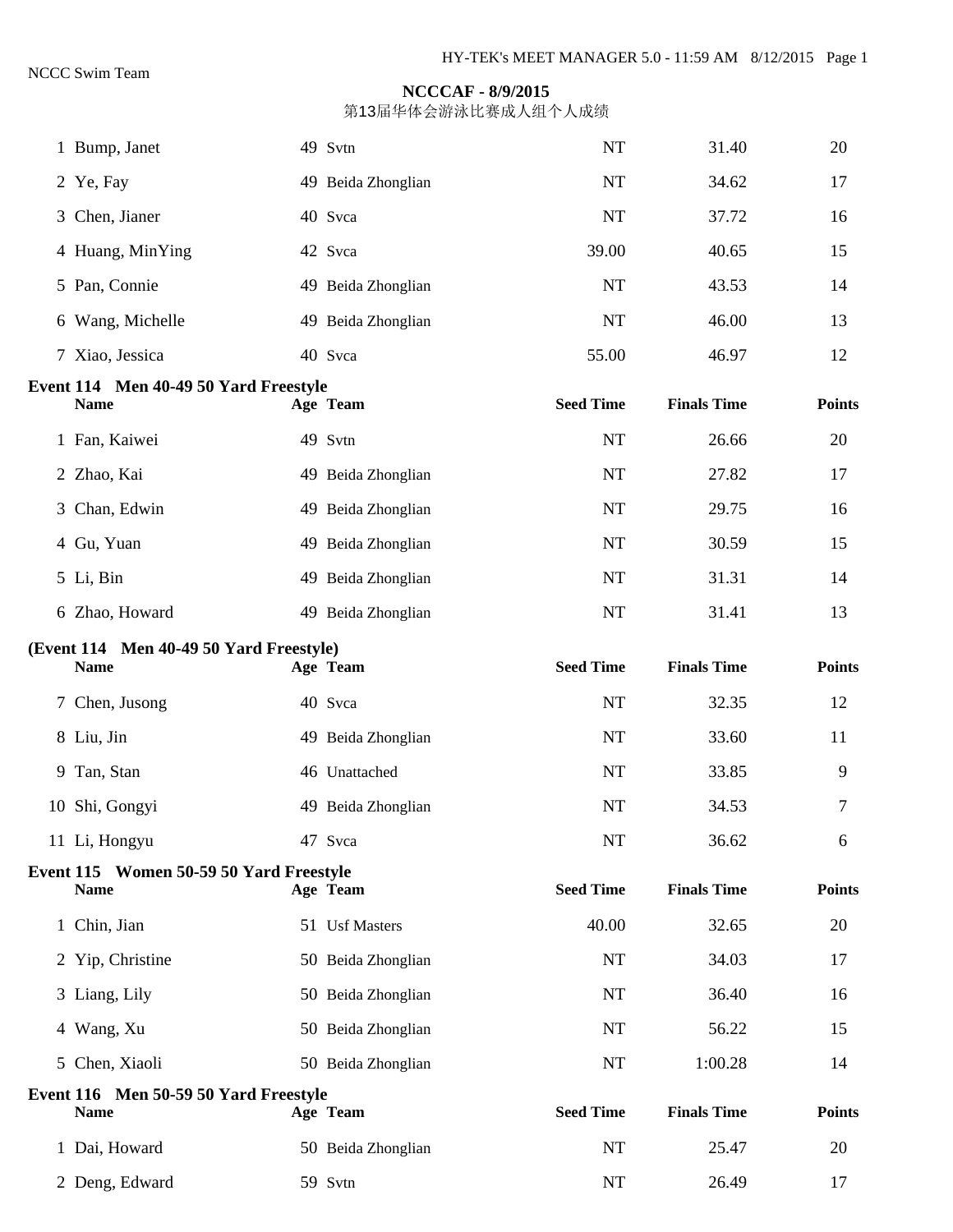|                                                           | <del>刀</del> Ⅰ 9/田┬ /艹厶 WI ソハ レ⊔ ッバ/ㅆノヽミ⊥   ノヽ/ㅆミッハ、 |                  |                    |               |
|-----------------------------------------------------------|------------------------------------------------------|------------------|--------------------|---------------|
| 3 Luo, Willison                                           | 50 Beida Zhonglian                                   | <b>NT</b>        | 27.37              | 16            |
| 4 Cui, Steve                                              | 59 Svtn                                              | <b>NT</b>        | 27.81              | 15            |
| 5 Jiao, Max                                               | 50 Beida Zhonglian                                   | <b>NT</b>        | 28.71              | 14            |
| 6 Yen, Scott                                              | 59 Svtn                                              | <b>NT</b>        | 31.16              | 13            |
| 7 XU, JianZhong                                           | 59 Svtn                                              | <b>NT</b>        | 33.03              | 12            |
| 8 Wu, Michale                                             | 50 Beida Zhonglian                                   | <b>NT</b>        | 38.13              | 11            |
| 9 Liu, Sean                                               | 50 Beida Zhonglian                                   | <b>NT</b>        | 45.79              | 9             |
| 10 Wang, Jerry                                            | 50 Beida Zhonglian                                   | <b>NT</b>        | 52.13              | 7             |
| Event 117 Women 60-69 50 Yard Freestyle<br><b>Name</b>    | Age Team                                             | <b>Seed Time</b> | <b>Finals Time</b> | <b>Points</b> |
| 1 Sweeney, Jennifer                                       | 60 Beida Zhonglian                                   | <b>NT</b>        | 50.28              | 20            |
| 2 Lin, Lin                                                | 60 Beida Zhonglian                                   | <b>NT</b>        | 1:06.13            | 17            |
| Event 118 Men 60-69 50 Yard Freestyle<br><b>Name</b>      | Age Team                                             | <b>Seed Time</b> | <b>Finals Time</b> | <b>Points</b> |
| 1 Cheng, Aries                                            | 60 Beida Zhonglian                                   | <b>NT</b>        | 34.15              | 20            |
| 2 Wang, David                                             | 60 Beida Zhonglian                                   | <b>NT</b>        | 39.91              | 17            |
| 3 Tian, Liming                                            | 60 Beida Zhonglian                                   | <b>NT</b>        | 41.69              | 16            |
| 4 Lin, Bingzheng                                          | 69 Svca                                              | <b>NT</b>        | 48.84              | 15            |
| 5 Ye, Juduo                                               | 60 Beida Zhonglian                                   | <b>NT</b>        | 48.91              | 14            |
| Event 119 Women 20-29 50 Yard Breaststroke<br><b>Name</b> | Age Team                                             | <b>Seed Time</b> | <b>Finals Time</b> | <b>Points</b> |
| 1 Siu, Carissa                                            | 29 Beida Zhonglian                                   | <b>NT</b>        | 40.72              | 20            |
| 2 Chen, Jianer-20                                         | 29 Svca                                              | <b>NT</b>        | 42.31              | 17            |
| Event 120 Men 20-29 50 Yard Breaststroke<br><b>Name</b>   | Age Team                                             | <b>Seed Time</b> | <b>Finals Time</b> | <b>Points</b> |
| 1 Lei, Xin                                                | 29 Svca                                              | 32.00            | 32.31              | 20            |
| 2 Shao, Yang                                              | 29 Beida Zhonglian                                   | <b>NT</b>        | 35.84              | 17            |
| 3 Liu, Changran                                           | 29 Svtn                                              | NT               | 38.56              | 16            |
| 4 Wu, Patrick                                             | 29 Beida Zhonglian                                   | NT               | 39.35              | 15            |
| 5 Wang, Tuo                                               | 29 Beida Zhonglian                                   | <b>NT</b>        | 41.20              | 14            |
| Event 121 Women 30-39 50 Yard Breaststroke<br><b>Name</b> | Age Team                                             | <b>Seed Time</b> | <b>Finals Time</b> | <b>Points</b> |
| 1 Xiao, Jessica-1                                         | 39 Svca                                              | 50.00            | 46.78              | 20            |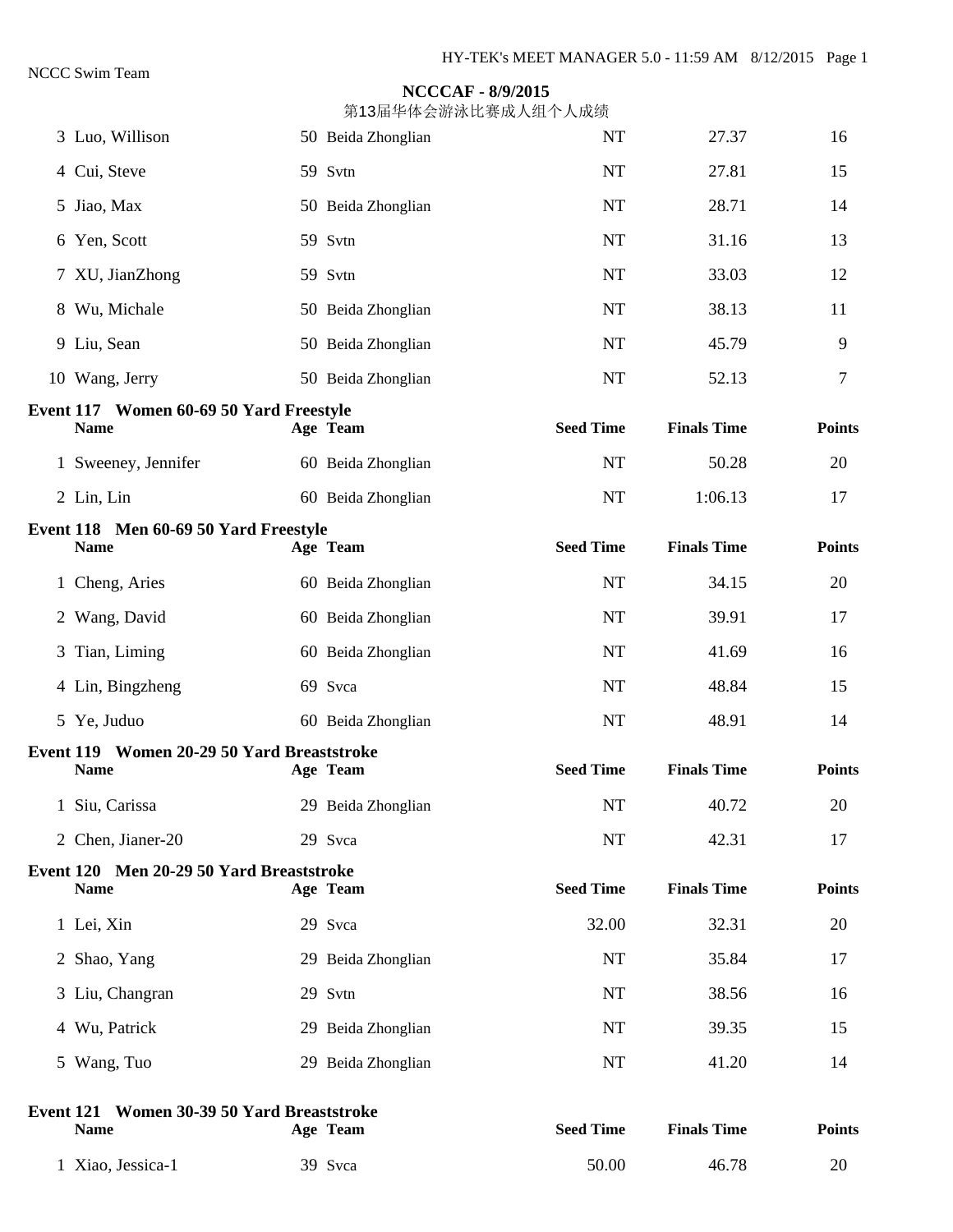# **NCCCAF - 8/9/2015**  第13届华体会游泳比赛成人组个人成绩 2 Lei, Binbing 39 Beida Zhonglian 17 16.85 17 3 Xie, Manjing 39 Svtn 39 Svtn NT 49.75 16 **Event 122 Men 30-39 50 Yard Breaststroke**  Name **Age Team** Seed Time Finals Time Points **Provide** 1 Guan, Frank 39 Svtn 1 Guan, Frank 29.59 20 2 Chan, Bin-Da 39 Svtn 17 17 31.12 17 3 Mak, Timothy 37 Svca 16 4 Gao, Hui 15<br>39 Beida Zhonglian 15<br>35.90 15 5 Yang, Kai 39 Svtn 14 6 Wang, Ding 39 Svca 13 7 Zhao, Xingliang 39 Beida Zhonglian NT 40.94 12 8 Li, Pengxu 39 Beida Zhonglian NT 42.40 11 erang 19 Ni, Bin 39 Beida Zhonglian 19 NT 43.28 9 **Event 123 Women 40-49 50 Yard Breaststroke**  Name **Age Team** Seed Time Finals Time Points **Parts Age Team** 1 Bump, Janet 49 Svtn 49 Svtn NT 37.25 20 2 Huang, MinYing 42 Svca 48.00 48.00 46.87 17 3 Zhao, Bo 16 Apr 2012 49 Beida Zhonglian 16 Apr 2014 16 Apr 2014 49.43 16 4 Zheng, Li 15<br>
49 Beida Zhonglian 15<br>
49 Beida Zhonglian 15 5 Pan, Connie 149 Beida Zhonglian 14 6 Wu, Juan 13 Svca 13 Svca 13 7 Xu, Licen 49 Svtn 49 Svtn NT 1:00.41 12 --- Fullerton, Mei 1988 (1998) 49 Beida Zhonglian 1988 (1998) NT **Event 124 Men 40-49 50 Yard Breaststroke**  Name **Age Team** Seed Time Finals Time Points **Parts Age Team** 1 Hu, Brian 19 19 Beida Zhonglian 19 10.00 34.06 20 2 Zhou, Di 45 Svca 38.00 35.62 17 3 Lu, Yan-Chen 49 Svtn 16 4 Chan, Edwin 15<br>
49 Beida Zhonglian 15<br>
40.00 36.12 15 5 Li, Bin 149 Beida Zhonglian 149 Reida 2001 14 6 Zhao, Howard 49 Beida Zhonglian NT 39.00 13 7 Huang, Jiantao  $\begin{array}{ccc} 49 & \text{Svtn} \\ 49 & \text{Svtn} \end{array}$  NT 39.53 12 8 Li, Hongyu 11 47 Svca 11 NT 41.50 11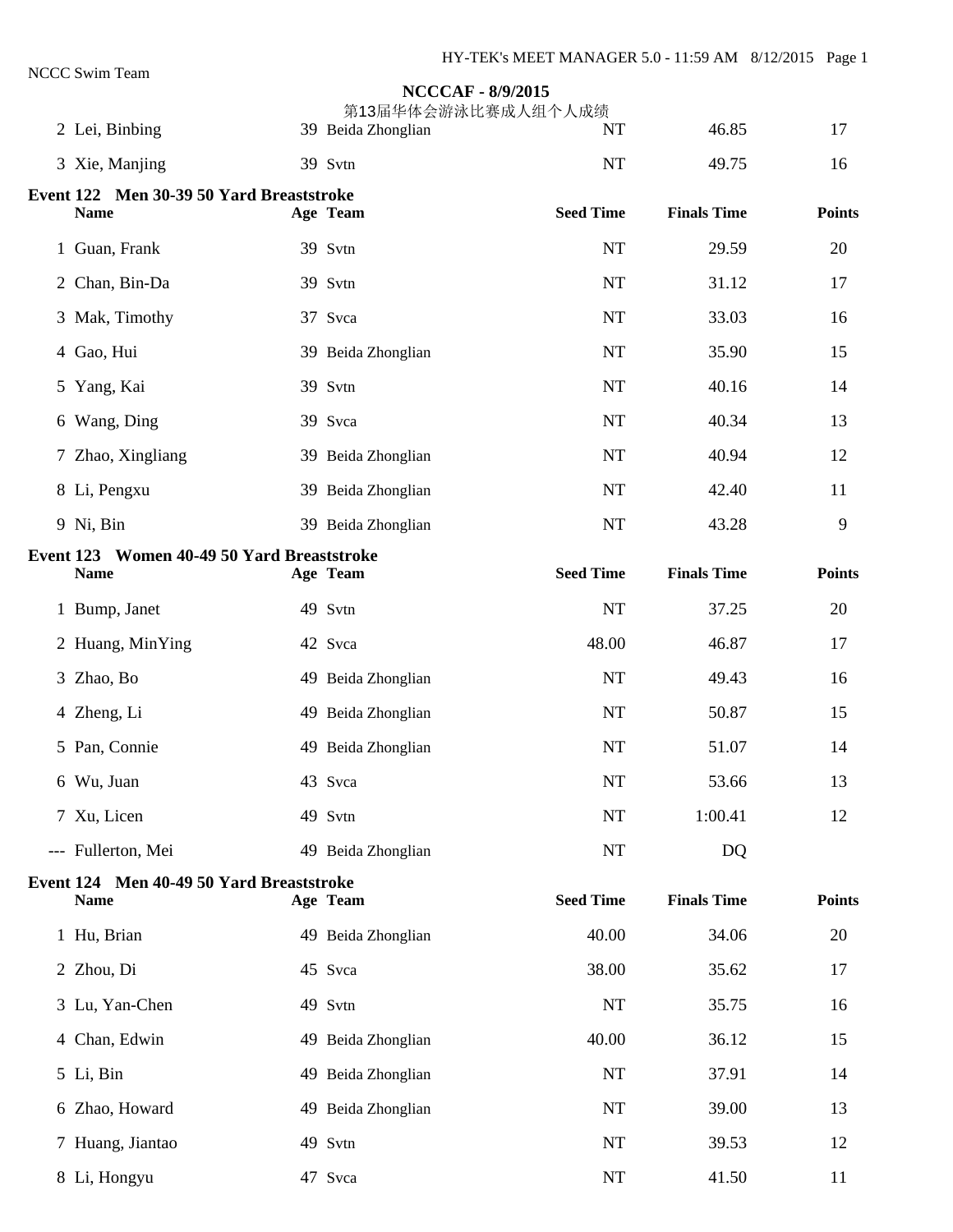|   |                                                           | <b>NCCCAF - 8/9/2015</b><br>第13届华体会游泳比赛成人组个人成绩 |                  |                    |               |
|---|-----------------------------------------------------------|------------------------------------------------|------------------|--------------------|---------------|
|   | 9 Huang, William                                          | 49 Beida Zhonglian                             | NT               | 43.08              | 9             |
|   | --- zou, Benda                                            | 49 Beida Zhonglian                             | <b>NT</b>        | DQ                 |               |
|   | --- Xie, Peng                                             | 49 Beida Zhonglian                             | <b>NT</b>        | DQ                 |               |
|   | --- Chen, Tingdong                                        | 49 Beida Zhonglian                             | <b>NT</b>        | DQ                 |               |
|   | Event 125 Women 50-59 50 Yard Breaststroke<br><b>Name</b> | Age Team                                       | <b>Seed Time</b> | <b>Finals Time</b> | <b>Points</b> |
|   | 1 Wu, Fengling                                            | 50 Beida Zhonglian                             | <b>NT</b>        | 41.69              | 20            |
|   | 2 Yip, Christine                                          | 50 Beida Zhonglian                             | <b>NT</b>        | 43.22              | 17            |
|   | 3 Liang, Lily                                             | 50 Beida Zhonglian                             | <b>NT</b>        | 49.22              | 16            |
|   | 4 Wei, Christine                                          | 50 Beida Zhonglian                             | <b>NT</b>        | 55.21              | 15            |
| 5 | Sun, Yiping                                               | 50 Beida Zhonglian                             | <b>NT</b>        | 58.69              | 14            |
|   | 6 Chen, Xiaoli                                            | 50 Beida Zhonglian                             | <b>NT</b>        | 1:11.44            | 13            |
|   | Event 126 Men 50-59 50 Yard Breaststroke<br><b>Name</b>   | Age Team                                       | <b>Seed Time</b> | <b>Finals Time</b> | <b>Points</b> |
|   | 1 Shen, Larry                                             | 50 Beida Zhonglian                             | NT               | 35.25              | 20            |
|   | 2 Huang, Tao                                              | 59 Svtn                                        | <b>NT</b>        | 35.91              | 17            |
|   | 3 Luo, Willison                                           | 50 Beida Zhonglian                             | <b>NT</b>        | 36.22              | 16            |
|   | 4 Jiao, Max                                               | 50 Beida Zhonglian                             | <b>NT</b>        | 38.06              | 15            |
|   | 5 Liu, Sean                                               | 50 Beida Zhonglian                             | NT               | 45.25              | 14            |
|   | 6 Tian, Tony                                              | 50 Beida Zhonglian                             | <b>NT</b>        | 57.19              | 13            |
|   | Event 127 Women 60-69 50 Yard Breaststroke<br><b>Name</b> | Age Team                                       | <b>Seed Time</b> | <b>Finals Time</b> | <b>Points</b> |
|   | 1 Gu, Jenny                                               | 60 Beida Zhonglian                             | <b>NT</b>        | 49.66              | 20            |
|   | 2 Lin, Lin                                                | 60 Beida Zhonglian                             | NT               | 1:01.25            | 17            |
|   | 3 Sweeney, Jennifer                                       | 60 Beida Zhonglian                             | <b>NT</b>        | 1:05.09            | 16            |
|   | Event 128 Men 60-69 50 Yard Breaststroke<br><b>Name</b>   | Age Team                                       | <b>Seed Time</b> | <b>Finals Time</b> | <b>Points</b> |
|   | 1 Wang, Phillip                                           | 60 Beida Zhonglian                             | NT               | 39.25              | 20            |
|   | 2 Xu, Daming                                              | 60 Beida Zhonglian                             | <b>NT</b>        | 50.56              | 17            |
|   | 3 Lin, Bingzheng                                          | 69 Svca                                        | <b>NT</b>        | 51.56              | 16            |
|   | 4 Xie, Dinggup                                            | 60 Beida Zhonglian                             | <b>NT</b>        | 1:02.90            | 15            |
|   | Event 129 Women 20-29 50 Yard Backstroke<br><b>Name</b>   | Age Team                                       | <b>Seed Time</b> | <b>Finals Time</b> | <b>Points</b> |
|   | 1 Tao, Li                                                 | 29 Beida Zhonglian                             | $\rm{NT}$        | 34.03              | 20            |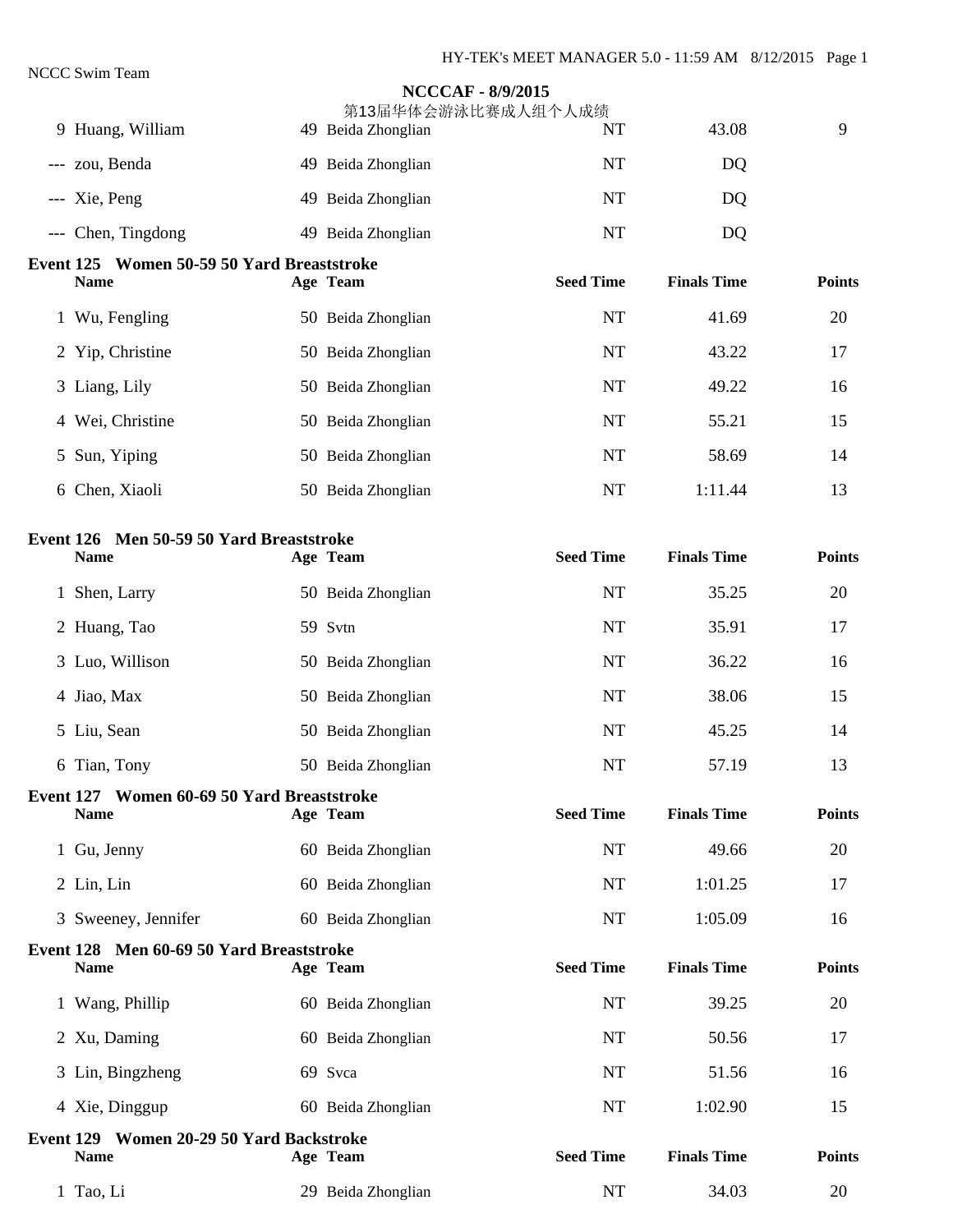| 2 Shiramizu, Audrey                                     | 29 Beida Zhonglian | <b>NT</b>        | 39.53              | 17            |
|---------------------------------------------------------|--------------------|------------------|--------------------|---------------|
| 3 Chen, Jianer-20                                       | 29 Svca            | <b>NT</b>        | 50.62              | 16            |
| Event 130 Men 20-29 50 Yard Backstroke<br><b>Name</b>   | Age Team           | <b>Seed Time</b> | <b>Finals Time</b> | <b>Points</b> |
| 1 Mak, Timothy-20                                       | 29 Svca            | <b>NT</b>        | 33.32              | 20            |
| 2 Lei, Xin                                              | 29 Svca            | 33.00            | 36.97              | 17            |
| 3 Wu, Patrick                                           | 29 Beida Zhonglian | <b>NT</b>        | 39.56              | 16            |
| Event 131 Women 30-39 50 Yard Backstroke<br><b>Name</b> | Age Team           | <b>Seed Time</b> | <b>Finals Time</b> | <b>Points</b> |
| 1 Ms, Akko                                              | 39 Svtn            | <b>NT</b>        | 44.56              | 20            |
| 2 Lei, Binbing                                          | 39 Beida Zhonglian | <b>NT</b>        | 47.85              | 17            |
| 3 Xiao, Jessica-1                                       | 39 Svca            | 1:00.00          | 58.84              | 16            |
| Event 132 Men 30-39 50 Yard Backstroke<br><b>Name</b>   | Age Team           | <b>Seed Time</b> | <b>Finals Time</b> | <b>Points</b> |
| 1 Mak, Timothy                                          | 37 Svca            | <b>NT</b>        | 30.93              | 20            |
| 2 Li, Pengxu                                            | 39 Beida Zhonglian | <b>NT</b>        | 54.19              | 17            |
| Event 133 Women 40-49 50 Yard Backstroke<br><b>Name</b> | Age Team           | <b>Seed Time</b> | <b>Finals Time</b> | <b>Points</b> |
| 1 Ye, Fay                                               | 49 Beida Zhonglian | <b>NT</b>        | 43.81              | 20            |
| 2 Wei, Yang                                             | 49 Svtn            | <b>NT</b>        | 45.06              | 17            |
| 3 Huang, MinYing                                        | 42 Svca            | 50.00            | 46.75              | 16            |
| 4 Pan, Connie                                           | 49 Beida Zhonglian | <b>NT</b>        | 49.15              | 15            |
| 5 Zhao, Bo                                              | 49 Beida Zhonglian | <b>NT</b>        | 52.25              | 14            |
| 6 Wu, Juan                                              | 43 Svca            | <b>NT</b>        | 1:09.78            | 13            |
| 7 Zhang, Jenny                                          | 49 Beida Zhonglian | NT               | 1:26.66            | 12            |
| Event 134 Men 40-49 50 Yard Backstroke<br><b>Name</b>   | Age Team           | <b>Seed Time</b> | <b>Finals Time</b> | <b>Points</b> |
| 1 Hu, Brian                                             | 49 Beida Zhonglian | <b>NT</b>        | 38.19              | 20            |
| 2 Zhao, Kai                                             | 49 Beida Zhonglian | <b>NT</b>        | 41.00              | 17            |
| 3 Chan, Edwin                                           | 49 Beida Zhonglian | NT               | 47.00              | 16            |
| Event 135 Women 50-59 50 Yard Backstroke<br><b>Name</b> | Age Team           | <b>Seed Time</b> | <b>Finals Time</b> | <b>Points</b> |
| 1 Chin, Jian                                            | 51 Usf Masters     | 42.00            | 38.32              | 20            |
| 2 Dong, Yan                                             | 50 Beida Zhonglian | <b>NT</b>        | 43.09              | 17            |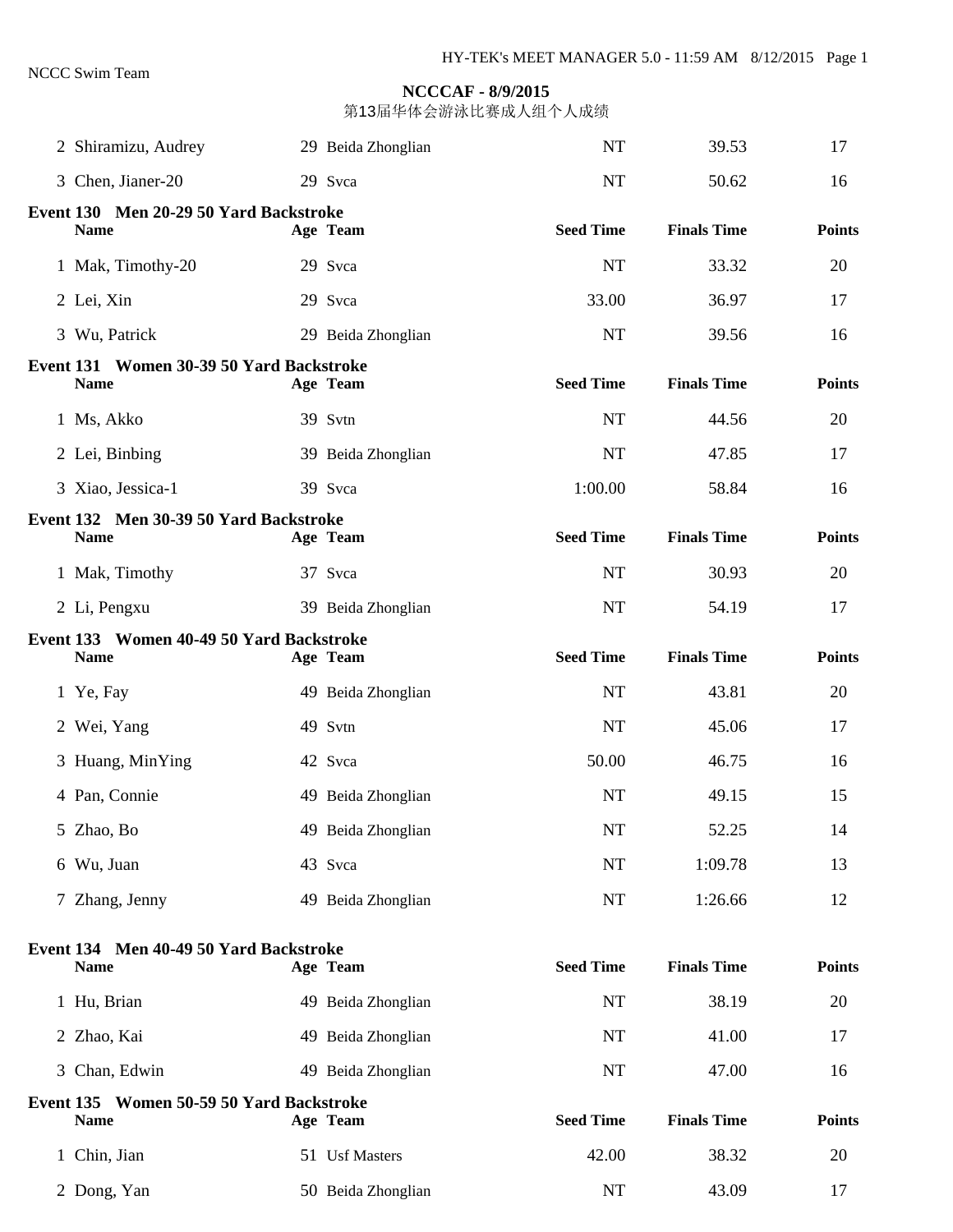| 3 Tian, Yue                                            | 50 Beida Zhonglian | NT               | 47.42              | 16            |
|--------------------------------------------------------|--------------------|------------------|--------------------|---------------|
| 4 Chen, Xiaoli                                         | 50 Beida Zhonglian | <b>NT</b>        | 1:11.65            | 15            |
| 5 Sun, Yiping                                          | 50 Beida Zhonglian | <b>NT</b>        | 1:21.16            | 14            |
| Event 136 Men 50-59 50 Yard Backstroke<br><b>Name</b>  | Age Team           | <b>Seed Time</b> | <b>Finals Time</b> | <b>Points</b> |
| 1 Dai, Howard                                          | 50 Beida Zhonglian | <b>NT</b>        | 32.19              | 20            |
| 2 Jiang, Yuan                                          | 50 Beida Zhonglian | <b>NT</b>        | 34.81              | 17            |
| 3 Jiao, Max                                            | 50 Beida Zhonglian | <b>NT</b>        | 39.87              | 16            |
| 4 XU, JianZhong                                        | 59 Svtn            | <b>NT</b>        | 41.35              | 15            |
| Event 137 Women 20-29 50 Yard Butterfly<br><b>Name</b> | Age Team           | <b>Seed Time</b> | <b>Finals Time</b> | <b>Points</b> |
| 1 Tao, Li                                              | 29 Beida Zhonglian | <b>NT</b>        | 32.75              | 20            |
| 2 huANG, Jingya                                        | 29 Beida Zhonglian | <b>NT</b>        | 35.85              | 17            |
| Event 138 Men 20-29 50 Yard Butterfly<br><b>Name</b>   | Age Team           | <b>Seed Time</b> | <b>Finals Time</b> | <b>Points</b> |
| 1 Mak, Timothy-20                                      | 29 Svca            | <b>NT</b>        | 27.13              | 20            |
| 2 Wang, Leon                                           | 29 Beida Zhonglian | <b>NT</b>        | 27.84              | 17            |
| 3 Xia, Yang                                            | 29 Svtn            | <b>NT</b>        | 30.22              | 16            |
| 4 Lei, Xin                                             | 29 Svca            | 30.00            | 32.90              | 15            |
| Event 139 Women 30-39 50 Yard Butterfly<br><b>Name</b> | Age Team           | <b>Seed Time</b> | <b>Finals Time</b> | <b>Points</b> |
| 1 Tsai, Ping-Chuan                                     | 39 Svtn            | <b>NT</b>        | 39.57              | 20            |
| 2 liu, Lushan                                          | 37 Svca            | NT               | 54.12              | 17            |
| Event 140 Men 30-39 50 Yard Butterfly<br><b>Name</b>   | Age Team           | <b>Seed Time</b> | <b>Finals Time</b> | <b>Points</b> |
| 1 Mak, Timothy                                         | 37 Svca            | NT               | 27.60              | 20            |
| 2 Guan, Frank                                          | 39 Svtn            | <b>NT</b>        | 27.81              | 17            |
| 3 Lin, Lucky                                           | 39 Svtn            | <b>NT</b>        | 29.11              | 16            |
| 4 Gao, Hui                                             | 39 Beida Zhonglian | NT               | 35.56              | 15            |
| 5 Wang, Ding                                           | 39 Svca            | <b>NT</b>        | 36.03              | 14            |
| 6 Ni, Bin                                              | 39 Beida Zhonglian | NT               | 36.88              | 13            |
| Event 141 Women 40-49 50 Yard Butterfly<br><b>Name</b> | Age Team           | <b>Seed Time</b> | <b>Finals Time</b> | <b>Points</b> |
| 1 Zhan, Jane                                           | 49 Beida Zhonglian | <b>NT</b>        | 33.19              | 20            |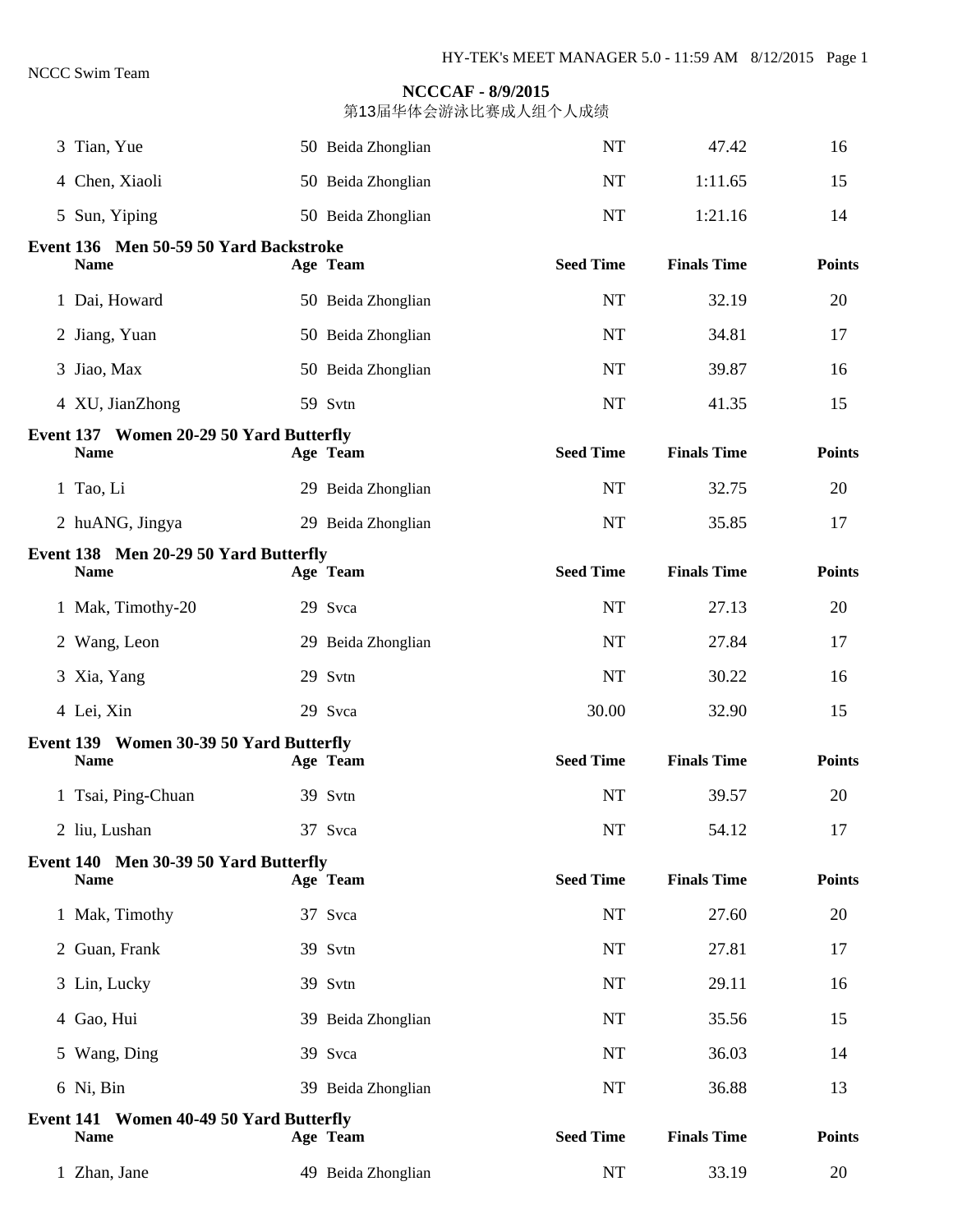## **NCCCAF - 8/9/2015**  第13届华体会游泳比赛成人组个人成绩 2 Wu, Juan 17 43 Svca NT 51.31 17 3 Xiao, Jessica 40 Svca 55.00 54.87 16 **Event 142 Men 40-49 50 Yard Butterfly**  Name **Age Team** Seed Time Finals Time Points **Parts Age Team**  1 Fan, Kaiwei 49 Svtn NT 31.66 20 2 Yuan, Ke 19 Reida Zhonglian 17 NT 32.94 17 3 Zhao, Howard 19 Beida Zhonglian 16 NT 36.32 16 4 Gu, Yuan 15 5 Chen, Jusong 40 Svca 14 6 Liu, Jin 49 Beida Zhonglian NT 38.50 13 **Event 143 Women 50-59 50 Yard Butterfly**  Name **Age Team** Seed Time Finals Time Points **Provide** 1 Liang, Lily 50 Beida Zhonglian 1 NT 46.16 20 2 Wei, Wei 17 and 17 and 50 Beida Zhonglian 17 and 17 and 17 and 17 and 17 and 17 and 17 and 17 and 17 and 17 and 17 3 Tian, Yue 50 Seida Zhonglian 50.94 16 **Event 144 Men 50-59 50 Yard Butterfly**  Name **Age Team** Seed Time Finals Time Points **Parts Age Team** 1 Dai, Howard 50 Beida Zhonglian 1 NT 28.04 20 2 Deng, Edward 59 Svtn 17 17 28.94 17 3 Luo, Willison 50 Beida Zhonglian 16 NT 30.53 16 4 Jiang, Yuan 50 Beida Zhonglian 15 5 Liu, Sean 50 Beida Zhonglian 50 Beida Zhonglian 50 NT 1:02.19 14 **Event 145 Women 20-29 100 Yard Freestyle**  Name **Age Team** Seed Time Finals Time Points **Parts Age Team**  1 huANG, Jingya 29 Beida Zhonglian NT 1:04.25 20 2 Shiramizu, Audrey 29 Beida Zhonglian 11.17.02 17 3 Siu, Carla 29 Beida Zhonglian NT 1:26.18 16 4 Cai, Yaqing 29 Svtn 1:34.81 15 **Event 146 Men 20-29 100 Yard Freestyle**  Name **Age Team** Seed Time Finals Time Points **Provide** 1 Wang, Leon 29 Beida Zhonglian 1 NT 59.35 20 2 Lei, Xin 29 Svca 1:00.00 1:00.06 17 3 Shao, Yang 29 Beida Zhonglian 111.11.35 16 4 Geng, Shuai 25 Beida Zhonglian 1:34.90 15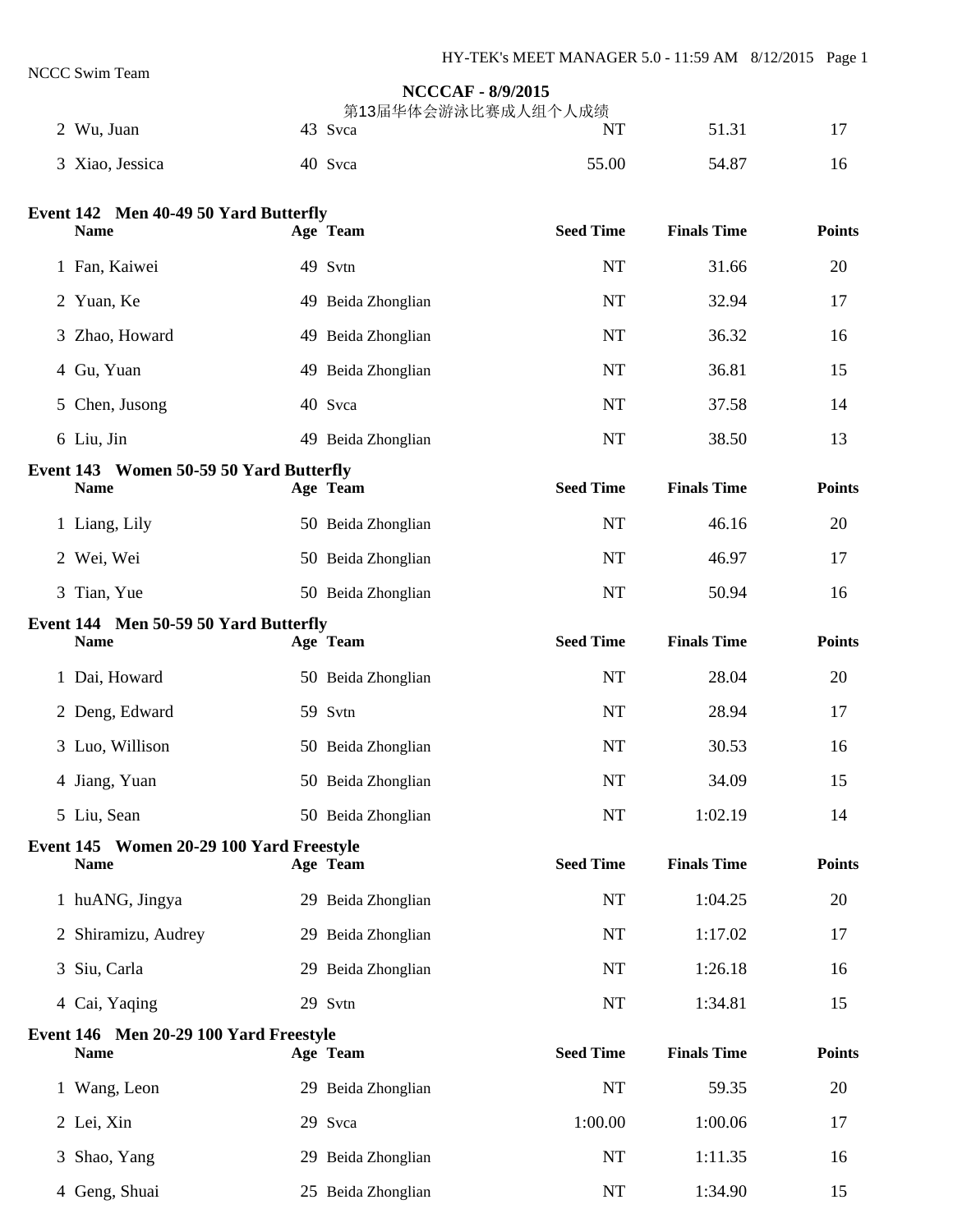| Event 147 Women 30-39 100 Yard Freestyle<br><b>Name</b>   | Age Team           | <b>Seed Time</b> | <b>Finals Time</b> | <b>Points</b> |
|-----------------------------------------------------------|--------------------|------------------|--------------------|---------------|
| 1 Tsai, Ping-Chuan                                        | 39 Svtn            | <b>NT</b>        | 1:20.22            | 20            |
| 2 liu, Lushan                                             | 37 Svca            | <b>NT</b>        | 1:42.48            | 17            |
| 3 Mao, Lily-30                                            | 39 Svca            | <b>NT</b>        | 1:56.87            | 16            |
| Event 148 Men 30-39 100 Yard Freestyle<br><b>Name</b>     | Age Team           | <b>Seed Time</b> | <b>Finals Time</b> | <b>Points</b> |
| 1 Mak, Timothy                                            | 37 Svca            | NT               | 55.69              | 20            |
| 2 Guan, Frank                                             | 39 Svtn            | <b>NT</b>        | 56.44              | 17            |
| 3 Yang, Kai                                               | 39 Svtn            | <b>NT</b>        | 1:01.53            | 16            |
| 4 Ni, Bin                                                 | 39 Beida Zhonglian | <b>NT</b>        | 1:14.97            | 15            |
| Event 149 Women 40-49 100 Yard Freestyle<br><b>Name</b>   | Age Team           | <b>Seed Time</b> | <b>Finals Time</b> | <b>Points</b> |
| 1 Zhan, Jane                                              | 49 Beida Zhonglian | NT               | 1:11.69            | 20            |
| 2 Wei, Yang                                               | 49 Svtn            | <b>NT</b>        | 1:25.91            | 17            |
| 3 Peng, Hua                                               | 49 Beida Zhonglian | <b>NT</b>        | 1:29.31            | 16            |
| (Event 149 Women 40-49 100 Yard Freestyle)<br><b>Name</b> | Age Team           | <b>Seed Time</b> | <b>Finals Time</b> | <b>Points</b> |
| 4 Wang, Michelle                                          | 49 Beida Zhonglian | NT               | 1:59.27            | 15            |
| Event 150 Men 40-49 100 Yard Freestyle<br><b>Name</b>     | Age Team           | <b>Seed Time</b> | <b>Finals Time</b> | <b>Points</b> |
| 1 Yin, Baoxuan                                            | 49 Svtn            | NT               | 1:14.37            | 20            |
| 2 Zhao, Howard                                            | 49 Beida Zhonglian | NT               | 1:14.62            | 17            |
| 3 Tan, Stan                                               | 46 Unattached      | NT               | 1:20.25            | 16            |
| 4 Gu, Al                                                  | 49 Beida Zhonglian | NT               | 1:22.09            | 15            |
| 5 Liu, Jin                                                | 49 Beida Zhonglian | NT               | 1:22.38            | 14            |
| --- Chen, Jusong                                          | 40 Svca            | $\rm{NT}$        | DQ                 |               |
| Event 151 Women 50-59 100 Yard Freestyle<br><b>Name</b>   | Age Team           | <b>Seed Time</b> | <b>Finals Time</b> | <b>Points</b> |
| 1 Chin, Jian                                              | 51 Usf Masters     | 1:40.00          | 1:17.56            | 20            |
| 2 Dong, Yan                                               | 50 Beida Zhonglian | NT               | 1:23.93            | 17            |
| Event 152 Men 50-59 100 Yard Freestyle<br><b>Name</b>     | Age Team           | <b>Seed Time</b> | <b>Finals Time</b> | <b>Points</b> |
| 1 Cui, Steve                                              | 59 Svtn            | NT               | 1:02.78            | 20            |
| 2 Jiao, Max                                               | 50 Beida Zhonglian | NT               | 1:06.16            | 17            |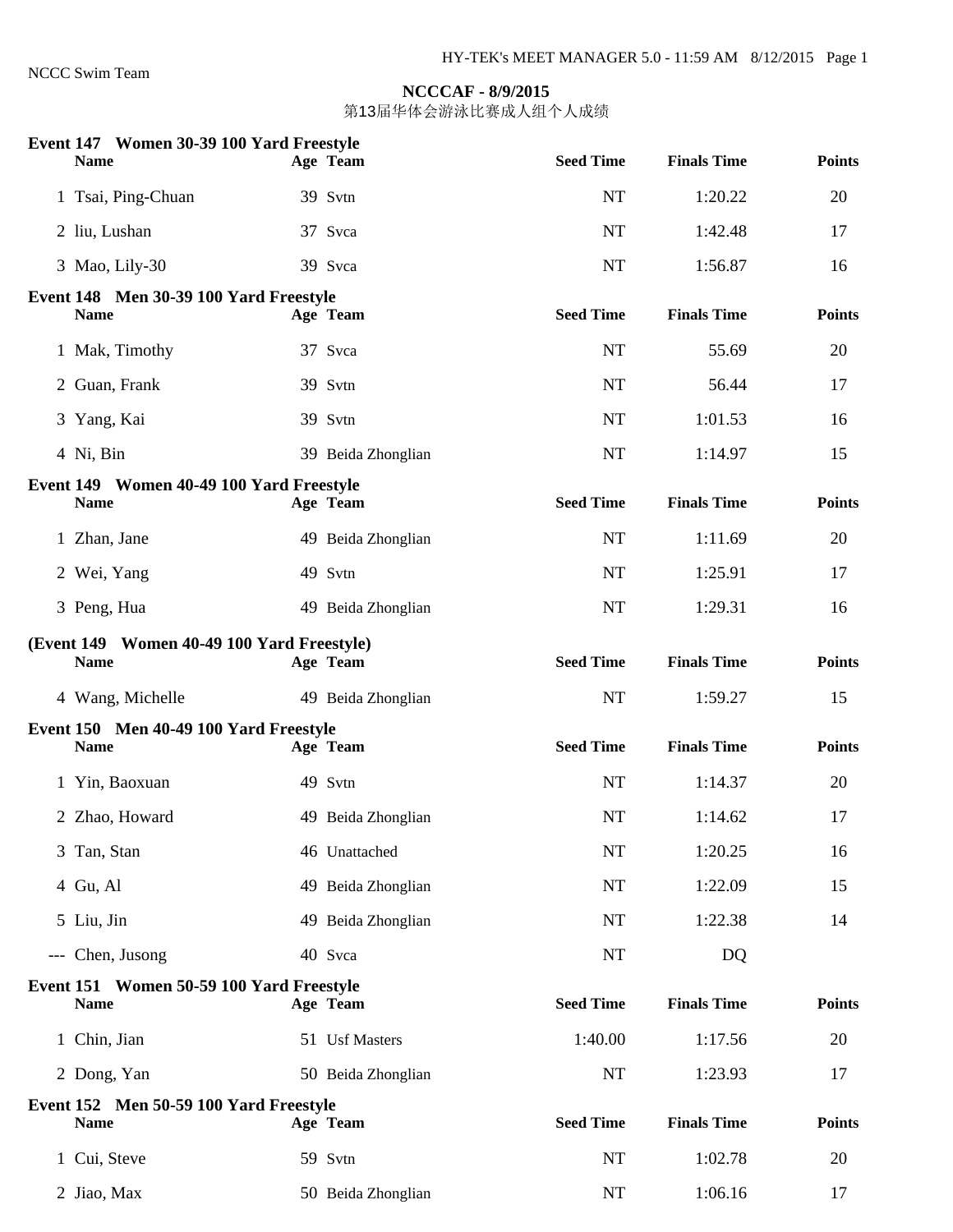| 3 XU, JianZhong                                            | 59 Svtn            | NT               | 1:10.47            | 16            |
|------------------------------------------------------------|--------------------|------------------|--------------------|---------------|
| 4 Yen, Scott                                               | 59 Svtn            | <b>NT</b>        | 1:17.43            | 15            |
| 5 Zhang, Yanming                                           | 50 Beida Zhonglian | <b>NT</b>        | 1:55.53            | 14            |
| 6 Liu, Sean                                                | 50 Beida Zhonglian | <b>NT</b>        | 1:57.63            | 13            |
| 7 Wang, Jerry                                              | 50 Beida Zhonglian | <b>NT</b>        | 2:21.28            | 12            |
| --- Hu, Ken                                                | 59 Svtn            | <b>NT</b>        | DQ                 |               |
| --- Cheng, Jackson                                         | 50 Beida Zhonglian | <b>NT</b>        | DQ                 |               |
| Event 153 Women 60-69 100 Yard Freestyle<br><b>Name</b>    | Age Team           | <b>Seed Time</b> | <b>Finals Time</b> | <b>Points</b> |
| 1 Lin, Lin                                                 | 60 Beida Zhonglian | <b>NT</b>        | 2:23.31            | 20            |
| Event 154 Men 60-69 100 Yard Freestyle<br><b>Name</b>      | Age Team           | <b>Seed Time</b> | <b>Finals Time</b> | <b>Points</b> |
| 1 Wang, David                                              | 60 Beida Zhonglian | NT               | 1:33.37            | 20            |
| 2 Xie, Dinggup                                             | 60 Beida Zhonglian | NT               | 2:18.54            | 17            |
| Event 155 Women 20-29 100 Yard Breaststroke<br><b>Name</b> | Age Team           | <b>Seed Time</b> | <b>Finals Time</b> | <b>Points</b> |
| 1 Siu, Carissa                                             | 29 Beida Zhonglian | <b>NT</b>        | 1:32.87            | 20            |
| Event 156 Men 20-29 100 Yard Breaststroke<br><b>Name</b>   | Age Team           | <b>Seed Time</b> | <b>Finals Time</b> | <b>Points</b> |
| 1 Lei, Xin                                                 | 29 Svca            | 1:12.00          | 1:16.71            | 20            |
| 2 Shao, Yang                                               | 29 Beida Zhonglian | NT               | 1:23.44            | 17            |
| 3 Liu, Changran                                            | 29 Svtn            | <b>NT</b>        | 1:23.88            | 16            |
| 4 Wu, Patrick                                              | 29 Beida Zhonglian | <b>NT</b>        | 1:35.93            | 15            |
| --- Qu, Chao                                               | 29 Beida Zhonglian | $\rm{NT}$        | DQ                 |               |
| Event 157 Women 30-39 100 Yard Breaststroke<br><b>Name</b> | Age Team           | <b>Seed Time</b> | <b>Finals Time</b> | <b>Points</b> |
| 1 Lei, Binbing                                             | 39 Beida Zhonglian | <b>NT</b>        | 1:42.07            | 20            |
| 2 Xie, Manjing                                             | 39 Svtn            | <b>NT</b>        | 1:52.75            | 17            |
| 3 Mao, Lily-30                                             | 39 Svca            | NT               | 2:53.09            | 16            |
| Event 158 Men 30-39 100 Yard Breaststroke<br><b>Name</b>   | Age Team           | <b>Seed Time</b> | <b>Finals Time</b> | <b>Points</b> |
| 1 Guan, Frank                                              | 39 Svtn            | NT               | 1:09.60            | 20            |
| 2 Gao, Hui                                                 | 39 Beida Zhonglian | NT               | 1:25.28            | 17            |
| 3 Zhao, Xingliang                                          | 39 Beida Zhonglian | NT               | 1:34.47            | 16            |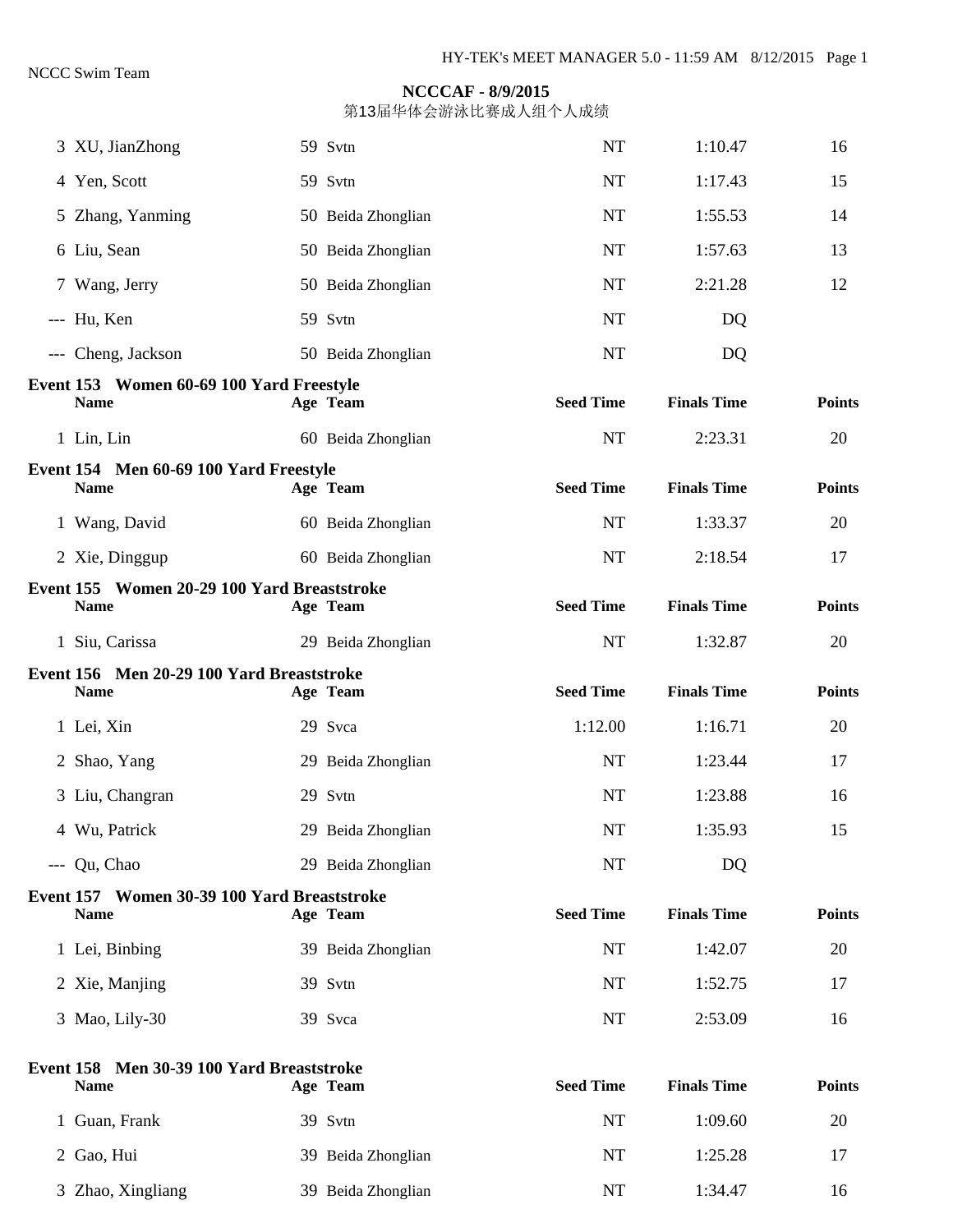第13届华体会游泳比赛成人组个人成绩

|  | Event 159 Women 40-49 100 Yard Breaststroke |  |  |
|--|---------------------------------------------|--|--|
|--|---------------------------------------------|--|--|

| <b>Name</b>                                                | Age Team           | <b>Seed Time</b> | <b>Finals Time</b> | <b>Points</b> |
|------------------------------------------------------------|--------------------|------------------|--------------------|---------------|
| 1 Bump, Janet                                              | 49 Svtn            | <b>NT</b>        | 1:24.53            | 20            |
| 2 Chen, Jianer                                             | 40 Svca            | <b>NT</b>        | 1:37.07            | 17            |
| 3 Zheng, Li                                                | 49 Beida Zhonglian | <b>NT</b>        | 1:55.59            | 16            |
| 4 Xu, Licen                                                | 49 Svtn            | <b>NT</b>        | 2:03.41            | 15            |
| 5 Zhang, Jenny                                             | 49 Beida Zhonglian | <b>NT</b>        | 2:13.47            | 14            |
| --- Fullerton, Mei                                         | 49 Beida Zhonglian | NT               | DQ                 |               |
| Event 160 Men 40-49 100 Yard Breaststroke<br><b>Name</b>   | Age Team           | <b>Seed Time</b> | <b>Finals Time</b> | <b>Points</b> |
| 1 Hu, Brian                                                | 49 Beida Zhonglian | <b>NT</b>        | 1:18.09            | 20            |
| 2 Zhou, Di                                                 | 45 Svca            | 1:23.00          | 1:20.38            | 17            |
| 3 Lu, Yan-Chen                                             | 49 Svtn            | <b>NT</b>        | 1:23.81            | 16            |
| 4 Huang, Jiantao                                           | 49 Svtn            | <b>NT</b>        | 1:31.28            | 15            |
| 5 Shi, Gongyi                                              | 49 Beida Zhonglian | <b>NT</b>        | 1:32.94            | 14            |
| 6 Huang, William                                           | 49 Beida Zhonglian | <b>NT</b>        | 1:35.22            | 13            |
| 7 Li, Hongyu                                               | 47 Svca            | <b>NT</b>        | 1:45.43            | 12            |
| $-- Lu, Xi$                                                | 49 Beida Zhonglian | NT               | DQ                 |               |
| Event 161 Women 50-59 100 Yard Breaststroke<br><b>Name</b> | Age Team           | <b>Seed Time</b> | <b>Finals Time</b> | <b>Points</b> |
| 1 Wu, Fengling                                             | 50 Beida Zhonglian | <b>NT</b>        | 1:34.19            | 20            |
| 2 Wei, Wei                                                 | 50 Beida Zhonglian | <b>NT</b>        | 1:47.50            | 17            |
| 3 Guo, Minny                                               | 50 Beida Zhonglian | NT               | 2:06.78            | 16            |
| 4 Sun, Yiping                                              | 50 Beida Zhonglian | <b>NT</b>        | 2:15.56            | 15            |
| Event 162 Men 50-59 100 Yard Breaststroke<br>Name          | Age Team           | <b>Seed Time</b> | <b>Finals Time</b> | Points        |
| 1 Shen, Larry                                              | 50 Beida Zhonglian | NT               | 1:18.85            | 20            |
| 2 Huang, Tao                                               | 59 Svtn            | NT               | 1:25.10            | 17            |
| 3 Liu, Sean                                                | 50 Beida Zhonglian | NT               | 1:48.57            | 16            |
| 4 Tian, Tony                                               | 50 Beida Zhonglian | NT               | 2:08.75            | 15            |
| --- Wang, Jerry                                            | 50 Beida Zhonglian | NT               | DQ                 |               |
| --- Shi, Xiaoping                                          | 50 Beida Zhonglian | NT               | DQ                 |               |

#### **Event 163 Women 60-69 100 Yard Breaststroke**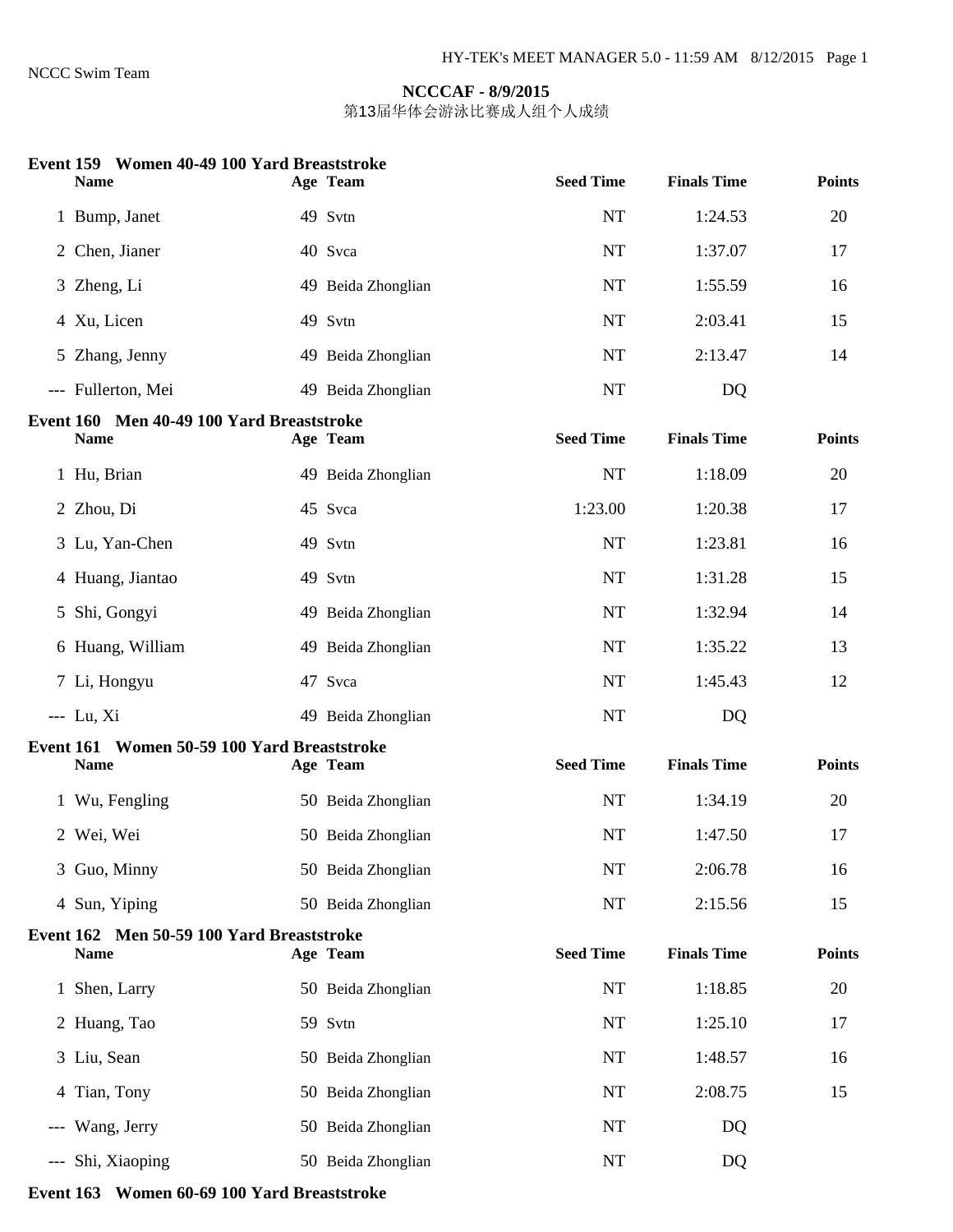## **NCCCAF - 8/9/2015**  第13届华体会游泳比赛成人组个人成绩 Name **Age Team** Seed Time Finals Time Points **Parts Age Team** 1 Gu, Jenny 1:54.54 20 2 Lin, Lin 60 Beida Zhonglian 1:58.20 17 **Event 164 Men 60-69 100 Yard Breaststroke**  Name **Age Team** Seed Time Finals Time Points **Provide** 1 Li, Andrew 60 Beida Zhonglian 1:44.09 20 2 Cheng, Aries 60 Beida Zhonglian 11:45.61 11:45.61 17 3 Xu, Daming 60 Beida Zhonglian 1:48.72 16 4 Yan, Chengchung(69) 69 Beida Zhonglian 15 NT 2:20.63 15 **Event 165 Women 20-29 100 Yard Backstroke**  Name **Age Team** Seed Time Finals Time Points **Parts Age Team** 1 Shiramizu, Audrey 29 Beida Zhonglian 1:28.09 20 2 Siu, Carissa 29 Beida Zhonglian 1:37.28 17 **Event 166 Men 20-29 100 Yard Backstroke**  Name **Age Team** Seed Time Finals Time Points **Parts Age Team**  1 Lei, Xin 29 Svca 1:20.00 1:17.56 20 2 Wu, Patrick 29 Beida Zhonglian 1:38.09 17 **Event 167 Women 30-39 100 Yard Backstroke**  Name **Age Team** Seed Time Finals Time Points **Provide** 1 Lei, Binbing 39 Beida Zhonglian 1:51.23 20 **Event 168 Men 30-39 100 Yard Backstroke**  Name **Age Team** Seed Time Finals Time Points **Provide** 1 Mak, Timothy 37 Svca 1:13.53 20 2 Gao, Hui 1:36.59 17 **Event 169 Women 40-49 100 Yard Backstroke**  Name **Age Team** Seed Time Finals Time Points **Parts Age Team** 1 Zhan, Jane 11 20 3 49 Beida Zhonglian 1 20 49 Beida Zhonglian 1:27.31 20 2 Wei, Yang 1:44.03 17 3 Pan, Connie 150.07 16 **Event 170 Men 40-49 100 Yard Backstroke**  Name **Age Team** Seed Time Finals Time Points **Parts Age Team** 1 Hu, Brian 1:30.60 20 2 Gu, Al 49 Beida Zhonglian NT 1:53.62 17 **Event 171 Women 50-59 100 Yard Backstroke**  Name **Age Team** Seed Time Finals Time Points **Provide**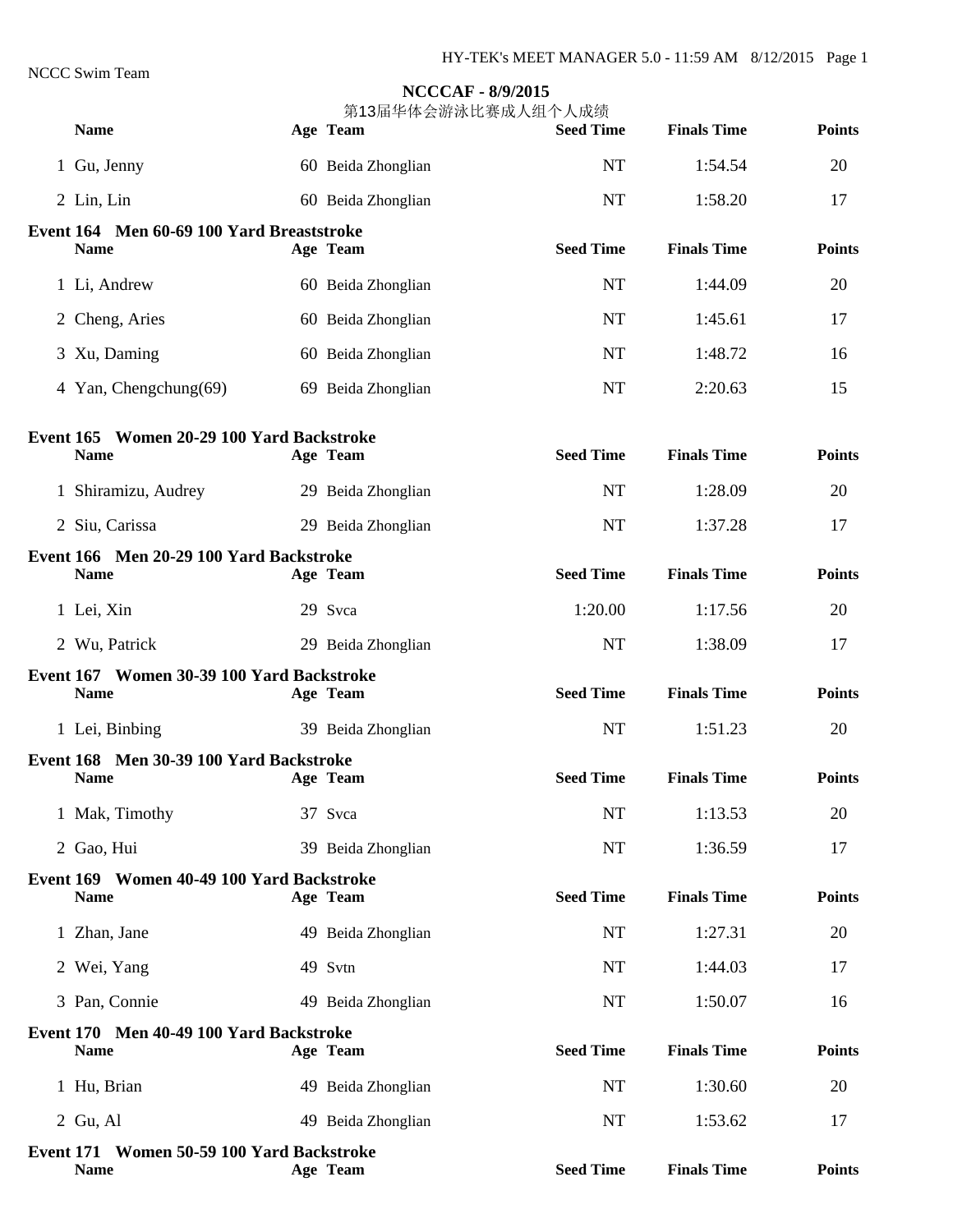|                                                         | <b>NCCCAF - 8/9/2015</b><br>第13届华体会游泳比赛成人组个人成绩 |                  |                    |               |
|---------------------------------------------------------|------------------------------------------------|------------------|--------------------|---------------|
| 1 Chin, Jian                                            | 51 Usf Masters                                 | 1:48.00          | 1:25.46            | 20            |
| 2 Tian, Yue                                             | 50 Beida Zhonglian                             | <b>NT</b>        | 1:44.47            | 17            |
| 3 Guo, Minny                                            | 50 Beida Zhonglian                             | <b>NT</b>        | 2:15.25            | 16            |
| --- Chen, Xiaoli                                        | 50 Beida Zhonglian                             | <b>NT</b>        | DQ                 |               |
| Event 172 Men 50-59 100 Yard Backstroke<br><b>Name</b>  | Age Team                                       | <b>Seed Time</b> | <b>Finals Time</b> | <b>Points</b> |
| 1 Jiang, Yuan                                           | 50 Beida Zhonglian                             | <b>NT</b>        | 1:14.47            | 20            |
| 2 Deng, Edward                                          | 59 Svtn                                        | <b>NT</b>        | 1:23.50            | 17            |
| 3 Jiao, Max                                             | 50 Beida Zhonglian                             | <b>NT</b>        | 1:27.71            | 16            |
| Event 174 Men 20-29 100 Yard Butterfly                  |                                                | <b>Seed Time</b> | <b>Finals Time</b> |               |
| <b>Name</b>                                             | Age Team                                       |                  |                    | <b>Points</b> |
| 1 Wang, Leon                                            | 29 Beida Zhonglian                             | <b>NT</b>        | 1:14.31            | 20            |
| Event 175 Women 30-39 100 Yard Butterfly<br><b>Name</b> | Age Team                                       | <b>Seed Time</b> | <b>Finals Time</b> | <b>Points</b> |
| 1 liu, Lushan                                           | 37 Svca                                        | <b>NT</b>        | 2:19.03            | 20            |
| Event 176 Men 30-39 100 Yard Butterfly<br><b>Name</b>   | Age Team                                       | <b>Seed Time</b> | <b>Finals Time</b> | <b>Points</b> |
| 1 Guan, Frank                                           | 39 Svtn                                        | <b>NT</b>        | 1:08.25            | 20            |
| 2 Gao, Hui                                              | 39 Beida Zhonglian                             | <b>NT</b>        | 1:39.47            | 17            |
| Event 177 Women 60-69 100 Yard IM                       |                                                |                  |                    |               |
| <b>Name</b>                                             | Age Team                                       | <b>Seed Time</b> | <b>Finals Time</b> | <b>Points</b> |
| 1 Gu, Jenny                                             | 60 Beida Zhonglian                             | NT               | 2:12.21            | 20            |
| Event 178 Men 60-69 100 Yard IM<br><b>Name</b>          | Age Team                                       | <b>Seed Time</b> | <b>Finals Time</b> | <b>Points</b> |
| 1 Yan, Chengchung(69)                                   | 69 Beida Zhonglian                             | <b>NT</b>        | 1:37.56            | 20            |
| 2 Cheng, Aries                                          | 60 Beida Zhonglian                             | <b>NT</b>        | 1:50.66            | 17            |
| 3 Li, Andrew                                            | 60 Beida Zhonglian                             | <b>NT</b>        | 1:54.62            | 16            |
| Event 179 Women 50-59 100 Yard IM<br><b>Name</b>        | Age Team                                       | <b>Seed Time</b> | <b>Finals Time</b> | <b>Points</b> |
| 1 Chin, Jian                                            | 51 Usf Masters                                 | 1:48.00          | 1:27.47            | 20            |
| 2 Tian, Yue                                             | 50 Beida Zhonglian                             | <b>NT</b>        | 1:57.00            | 17            |
| --- Liang, Lily                                         | 50 Beida Zhonglian                             | NT               | DQ                 |               |
| Event 180 Men 50-59 100 Yard IM<br>Name                 | Age Team                                       | <b>Seed Time</b> | <b>Finals Time</b> | <b>Points</b> |
| 1 Dai, Howard                                           | 50 Beida Zhonglian                             | NT               | 1:07.50            | 20            |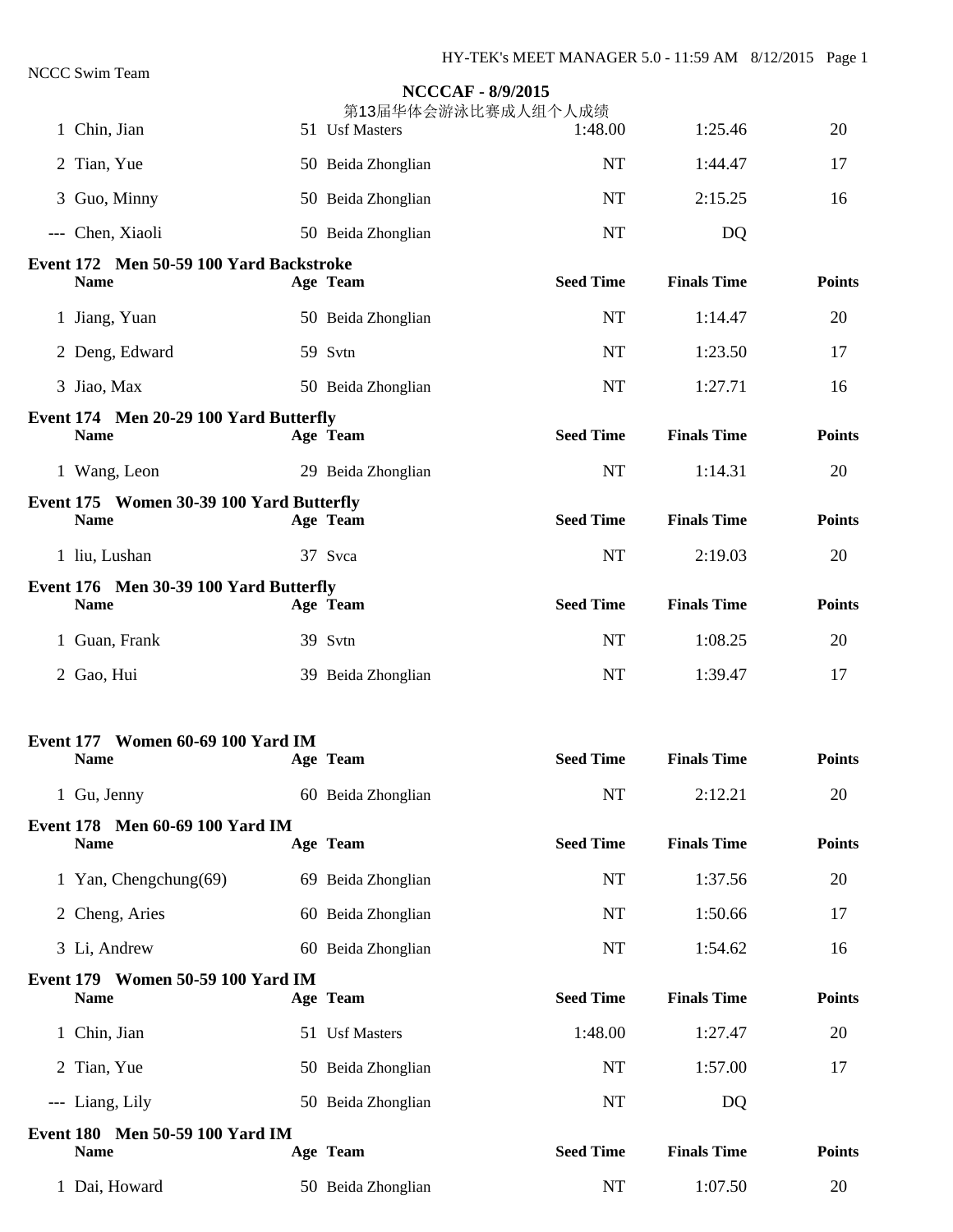第13届华体会游泳比赛成人组个人成绩

| 2 Deng, Edward                                   | 59 Svtn            | <b>NT</b>        | 1:08.81            | 17            |
|--------------------------------------------------|--------------------|------------------|--------------------|---------------|
| 3 Jiang, Yuan                                    | 50 Beida Zhonglian | NT               | 1:12.25            | 16            |
| 4 Luo, Willison                                  | 50 Beida Zhonglian | NT               | 1:13.72            | 15            |
| 5 Wu, Michale                                    | 50 Beida Zhonglian | NT               | 1:49.15            | 14            |
| 6 Zhang, Yanming                                 | 50 Beida Zhonglian | NT               | 2:24.15            | 13            |
| Event 181 Women 40-49 100 Yard IM<br><b>Name</b> | Age Team           | <b>Seed Time</b> | <b>Finals Time</b> | <b>Points</b> |
| 1 Zhan, Jane                                     | 49 Beida Zhonglian | NT               | 1:16.34            | 20            |
| 2 Bump, Janet                                    | 49 Svtn            | <b>NT</b>        | 1:20.38            | 17            |
| 3 Chen, Jianer                                   | 40 Svca            | NT               | 1:31.19            | 16            |
| 4 Ye, Fay                                        | 49 Beida Zhonglian | <b>NT</b>        | 1:31.29            | 15            |
| 5 Lee, Cynthia                                   | 45 Svca            | <b>NT</b>        | 1:45.81            | 14            |
| 6 Huang, MinYing                                 | 42 Svca            | <b>NT</b>        | 1:47.09            | 13            |
| 7 Zhao, Bo                                       | 49 Beida Zhonglian | NT               | 2:00.00            | 12            |
| Event 182 Men 40-49 100 Yard IM<br><b>Name</b>   | Age Team           | <b>Seed Time</b> | <b>Finals Time</b> | <b>Points</b> |
| 1 Fan, Kaiwei                                    | 49 Svtn            | NT               | 1:19.97            | 20            |
| 2 Yin, Baoxuan                                   | 49 Svtn            | <b>NT</b>        | 1:26.12            | 17            |
| 3 Zhao, Howard                                   | 49 Beida Zhonglian | NT               | 1:26.82            | 16            |
| 4 Tan, Stan                                      | 46 Unattached      | NT               | 1:41.47            | 15            |
| --- Chen, Tingdong                               | 49 Beida Zhonglian | NT               | DQ                 |               |
| --- Yuan, Ke                                     | 49 Beida Zhonglian | NT               | DQ                 |               |
| Event 183 Women 30-39 200 Yard IM<br><b>Name</b> | Age Team           | <b>Seed Time</b> | <b>Finals Time</b> | <b>Points</b> |
| 1 Tsai, Ping-Chuan                               | 39 Svtn            | NT               | 3:33.24            | 20            |
| 2 liu, Lushan                                    | 37 Svca            | NT               | 4:27.78            | 17            |
| Event 184 Men 30-39 200 Yard IM<br><b>Name</b>   | Age Team           | <b>Seed Time</b> | <b>Finals Time</b> | <b>Points</b> |
| 1 Guan, Frank                                    | 39 Svtn            | NT               | 2:15.84            | 20            |
| 2 Chan, Bin-Da                                   | 39 Svtn            | NT               | 2:38.94            | 17            |
| 3 Lin, Lucky                                     | 39 Svtn            | NT               | 3:06.16            | 16            |
| 4 Gao, Hui                                       | 39 Beida Zhonglian | NT               | 3:15.64            | 15            |

**(Event 184 Men 30-39 200 Yard IM)**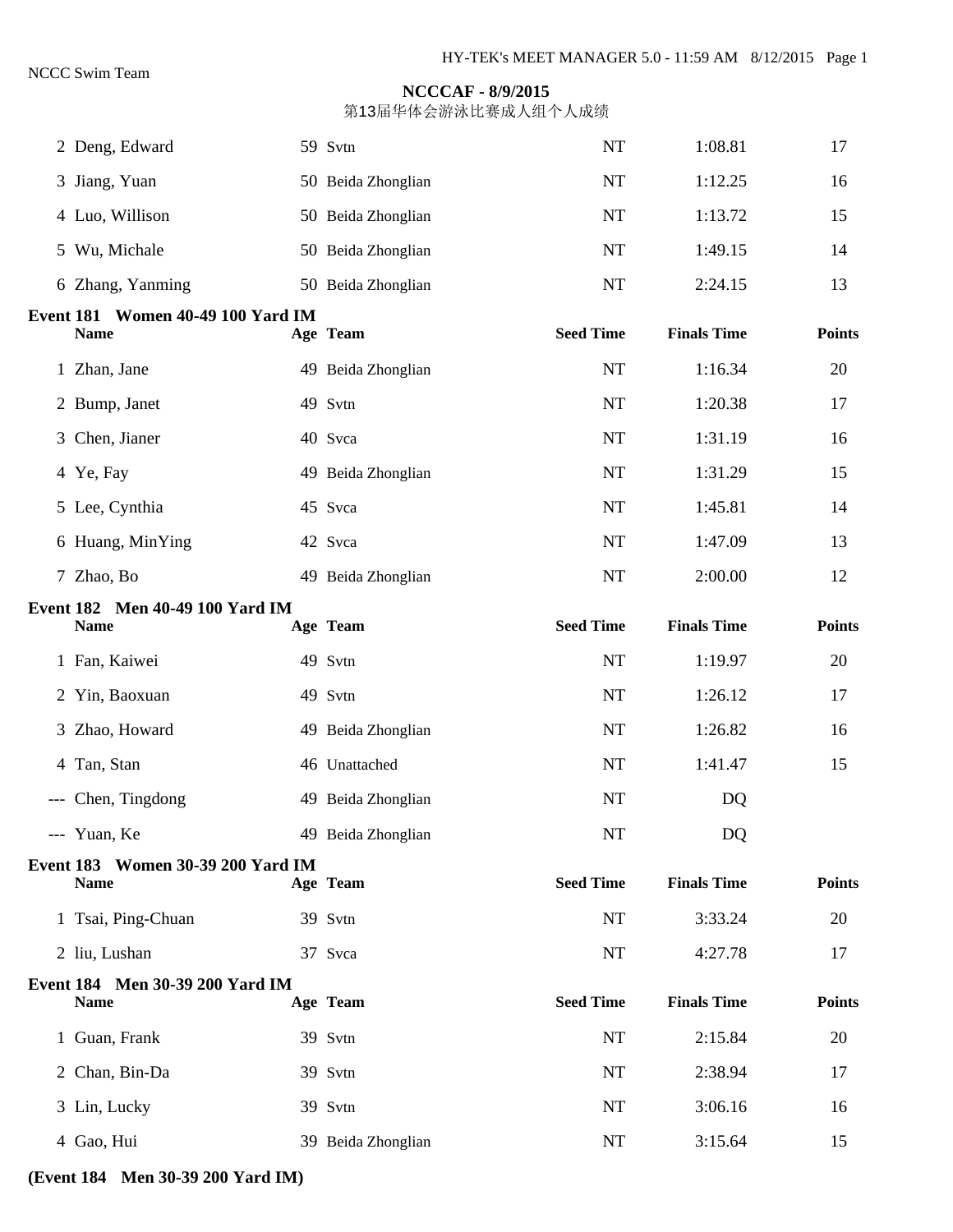| TWO DWIII TUAIII                                             | <b>NCCCAF - 8/9/2015</b><br>第13届华体会游泳比赛成人组个人成绩 |                  |                    |               |
|--------------------------------------------------------------|------------------------------------------------|------------------|--------------------|---------------|
| <b>Name</b>                                                  | Age Team                                       | <b>Seed Time</b> | <b>Finals Time</b> | <b>Points</b> |
| 5 Ni, Bin                                                    | 39 Beida Zhonglian                             | NT               | 3:28.20            | 14            |
| --- Mak, Timothy                                             | 37 Svca                                        | NT               | DQ                 |               |
| --- Li, Pengxu                                               | 39 Beida Zhonglian                             | NT               | DQ                 |               |
| Event 186 Men 20-29 200 Yard IM                              |                                                |                  |                    |               |
| <b>Name</b>                                                  | Age Team                                       | <b>Seed Time</b> | <b>Finals Time</b> | <b>Points</b> |
| 1 Lei, Xin                                                   | 29 Svca                                        | 2:40.00          | 2:39.44            | 20            |
| Event 187 Women 60-69 50 Yard Freestyle Relay<br><b>Team</b> | <b>Relay</b>                                   | <b>Seed Time</b> | <b>Finals Time</b> | <b>Points</b> |
| 1 Beida Zhonglian                                            | $\mathbf{A}$                                   | <b>NT</b>        | 3:26.93            | 40            |
| Event 188 Men 60-69 50 Yard Freestyle Relay<br><b>Team</b>   | <b>Relay</b>                                   | <b>Seed Time</b> | <b>Finals Time</b> | <b>Points</b> |
| 1 Beida Zhonglian                                            | A                                              | <b>NT</b>        | 2:48.59            | 40            |
| Event 189 Women 50-59 50 Yard Freestyle Relay<br><b>Team</b> | <b>Relay</b>                                   | <b>Seed Time</b> | <b>Finals Time</b> | <b>Points</b> |
| 1 Beida Zhonglian                                            | A                                              | <b>NT</b>        | 2:34.09            | 40            |
| 2 Beida Zhonglian                                            | $\mathbf C$                                    | <b>NT</b>        | 3:01.60            | 34            |
| Event 190 Men 50-59 50 Yard Freestyle Relay<br><b>Team</b>   | <b>Relay</b>                                   | <b>Seed Time</b> | <b>Finals Time</b> | <b>Points</b> |
| 1 Beida Zhonglian                                            | $\bf{B}$                                       | <b>NT</b>        | 1:53.75            | 40            |
| 2 Svtn                                                       | $\mathbf{A}$                                   | $\rm{NT}$        | 1:57.56            | 34            |
| 3 Beida Zhonglian                                            | $\mathbf C$                                    | $\rm{NT}$        | 2:24.91            | 32            |
| Event 191 Women 40-49 50 Yard Freestyle Relay<br><b>Team</b> | <b>Relay</b>                                   | <b>Seed Time</b> | <b>Finals Time</b> | <b>Points</b> |
| 1 Beida Zhonglian                                            | A                                              | <b>NT</b>        | 2:53.38            | 40            |
| 2 Svca                                                       | $\mathbf{A}$                                   | NT               | 2:54.81            | 34            |
| 3 Beida Zhonglian                                            | $\, {\bf B}$                                   | NT               | 2:55.56            | 32            |
| Event 192 Men 40-49 50 Yard Freestyle Relay<br><b>Team</b>   | <b>Relay</b>                                   | <b>Seed Time</b> | <b>Finals Time</b> | <b>Points</b> |
| 1 Beida Zhonglian                                            | $\, {\bf B}$                                   | NT               | 2:01.28            | 40            |
| 2 Beida Zhonglian                                            | $\mathbf{A}$                                   | $\rm{NT}$        | 2:04.22            | 34            |
| 3 Beida Zhonglian                                            | $\mathbf C$                                    | $\rm{NT}$        | 2:42.59            | 32            |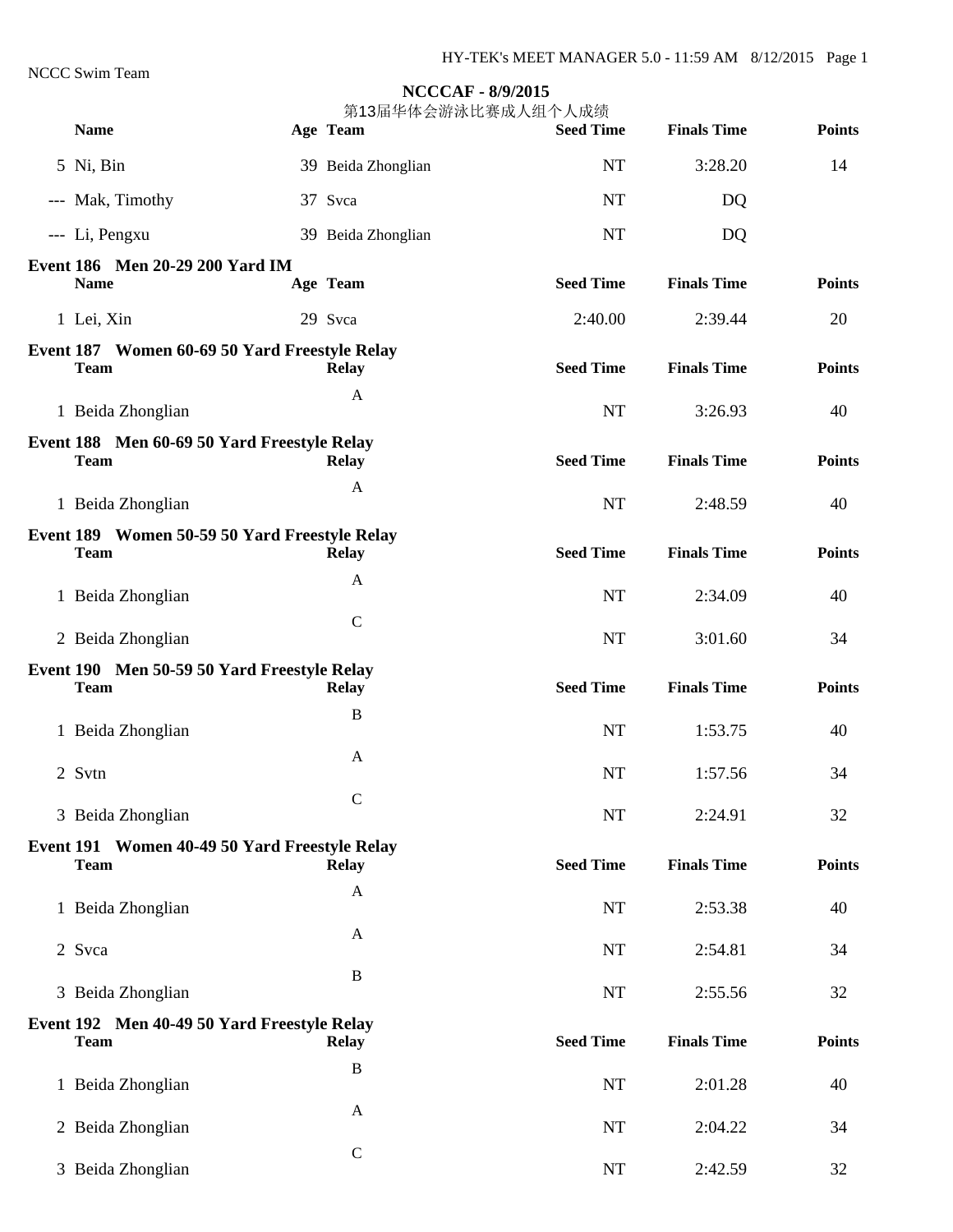NCCC Swim Team

#### **NCCCAF - 8/9/2015**

| Event 193 Women 30-39 50 Yard Freestyle Relay<br><b>Team</b> | <b>Relay</b> | <b>Seed Time</b> | <b>Finals Time</b> | <b>Points</b> |
|--------------------------------------------------------------|--------------|------------------|--------------------|---------------|
|                                                              |              |                  |                    |               |
| 1 Qinghua B                                                  | $\mathbf{A}$ | <b>NT</b>        | 2:45.07            | 40            |
| 2 Beida Zhonglian                                            | $\mathbf{A}$ | <b>NT</b>        | 2:52.62            | 34            |
| 3 Svca                                                       | $\mathbf{A}$ | <b>NT</b>        | 2:53.50            | 32            |
| 4 Svtn                                                       | $\mathbf{A}$ | <b>NT</b>        | 2:54.06            | 30            |
| Event 194 Men 30-39 50 Yard Freestyle Relay<br><b>Team</b>   | <b>Relay</b> | <b>Seed Time</b> | <b>Finals Time</b> | <b>Points</b> |
| 1 Svtn                                                       | $\mathbf{A}$ | <b>NT</b>        | 1:49.60            | 40            |
| 2 Beida Zhonglian                                            | $\, {\bf B}$ | NT               | 2:53.59            | 34            |
| Event 195 Women 20-29 50 Yard Freestyle Relay<br><b>Team</b> | <b>Relay</b> | <b>Seed Time</b> | <b>Finals Time</b> | <b>Points</b> |
| 1 Beida Zhonglian                                            | $\, {\bf B}$ | NT               | 2:18.31            | 40            |
| Event 196 Men 20-29 50 Yard Freestyle Relay<br><b>Team</b>   | <b>Relay</b> | <b>Seed Time</b> | <b>Finals Time</b> | <b>Points</b> |
| 1 Svca                                                       | A            | <b>NT</b>        | 1:55.32            | 40            |
| 2 Svtn                                                       | $\mathbf{A}$ | <b>NT</b>        | 1:57.78            | 34            |
| 3 Beida Zhonglian                                            | $\mathbf{A}$ | <b>NT</b>        | 2:06.72            | 32            |
| 4 Beida Zhonglian                                            | $\, {\bf B}$ | NT               | 2:38.78            | 30            |
| Event 197 Women 60-69 50 Yard Medley Relay<br><b>Team</b>    | <b>Relay</b> | <b>Seed Time</b> | <b>Finals Time</b> | <b>Points</b> |
| 1 Beida Zhonglian                                            | $\mathbf{A}$ | NT               | 3:55.47            | 40            |
| Event 198 Men 60-69 50 Yard Medley Relay<br><b>Team</b>      | <b>Relay</b> | <b>Seed Time</b> | <b>Finals Time</b> | <b>Points</b> |
| 1 Beida Zhonglian                                            | $\mathbf C$  | NT               | 3:12.31            | 40            |
| 2 Beida Zhonglian                                            | $\bf{B}$     | NT               | 3:34.64            | 34            |
| Event 199 Women 50-59 50 Yard Medley Relay<br><b>Team</b>    | <b>Relay</b> | <b>Seed Time</b> | <b>Finals Time</b> | <b>Points</b> |
| 1 Beida Zhonglian                                            | $\mathbf{A}$ | NT               | 2:56.38            | 40            |
| 2 Beida Zhonglian                                            | $\bf{B}$     | NT               | 3:54.47            | 34            |
| Event 200 Men 50-59 50 Yard Medley Relay<br><b>Team</b>      | <b>Relay</b> | <b>Seed Time</b> | <b>Finals Time</b> | <b>Points</b> |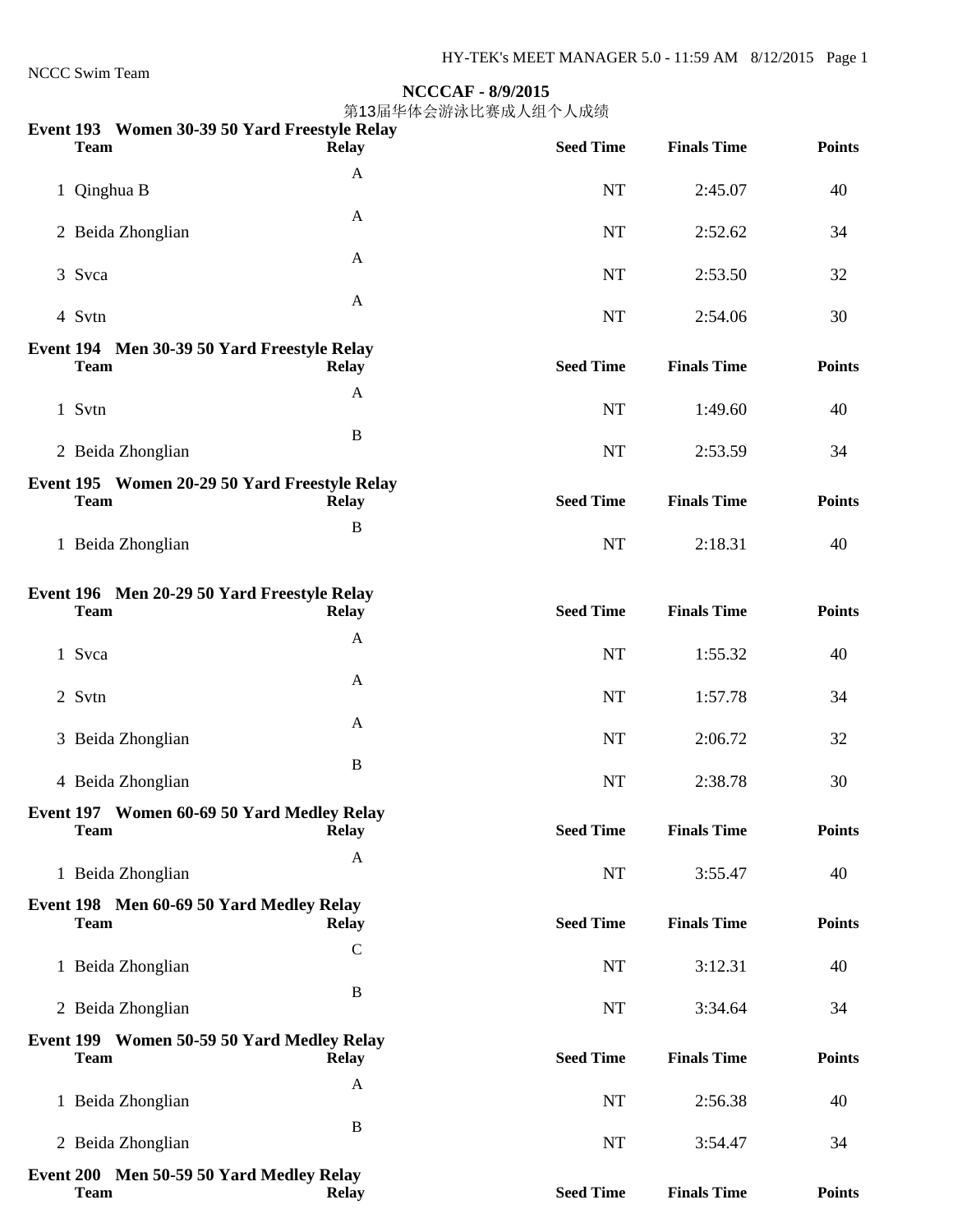第13届华体会游泳比赛成人组个人成绩

| 1 Beida Zhonglian                                         | $\bf{B}$         | NT               | 2:11.07            | 40            |
|-----------------------------------------------------------|------------------|------------------|--------------------|---------------|
| 2 Svtn                                                    | $\mathbf{A}$     | NT               | 2:21.97            | 34            |
| 3 Beida Zhonglian                                         | $\mathbf{A}$     | NT               | 2:34.38            | 32            |
| Event 201 Women 40-49 50 Yard Medley Relay                |                  |                  |                    |               |
| <b>Team</b>                                               | <b>Relay</b>     | <b>Seed Time</b> | <b>Finals Time</b> | <b>Points</b> |
| 1 Beida Zhonglian                                         | B                | <b>NT</b>        | 2:01.60            | 40            |
| 2 Beida Zhonglian                                         | $\mathbf{A}$     | <b>NT</b>        | 2:51.56            | 34            |
| 3 Svca                                                    | $\mathbf{A}$     | NT               | 3:11.38            | 32            |
| Event 202 Men 40-49 50 Yard Medley Relay<br><b>Team</b>   | <b>Relay</b>     | <b>Seed Time</b> | <b>Finals Time</b> | <b>Points</b> |
| 1 Beida Zhonglian                                         | $\, {\bf B}$     | <b>NT</b>        | 2:22.78            | 40            |
| 2 Beida Zhonglian                                         | ${\bf C}$        | <b>NT</b>        | 2:31.22            | 34            |
| 3 Beida Zhonglian                                         | $\mathbf{A}$     | NT               | 2:50.75            | 32            |
| Event 203 Women 30-39 50 Yard Medley Relay                |                  |                  |                    |               |
| <b>Team</b>                                               | <b>Relay</b>     | <b>Seed Time</b> | <b>Finals Time</b> | <b>Points</b> |
| 1 Svtn                                                    | $\mathbf{A}$     | NT               | 3:02.78            | 40            |
| 2 Qinghua B                                               | $\mathbf{A}$     | <b>NT</b>        | 3:15.41            | 34            |
| 3 Svca                                                    | $\mathbf{A}$     | NT               | 3:28.71            | 32            |
| Event 204 Men 30-39 50 Yard Medley Relay<br>'I`eam        | Relay            | <b>Seed Time</b> | <b>Finals Time</b> | <b>Points</b> |
|                                                           | $\mathbf{A}$     |                  |                    |               |
| 1 Svtn                                                    | $\mathbf{A}$     | NT               | 2:05.19            | 40            |
| 2 Svca                                                    |                  | NT               | 2:14.38            | 34            |
| 3 Beida Zhonglian                                         | $\mathbf{A}$     | $\rm{NT}$        | 2:27.44            | 32            |
| 4 Svcba                                                   | $\mathbf{A}$     | NT               | 2:31.28            | 30            |
| Event 205 Women 20-29 50 Yard Medley Relay<br><b>Team</b> | <b>Relay</b>     | <b>Seed Time</b> | <b>Finals Time</b> | <b>Points</b> |
| 1 Svca                                                    | $\boldsymbol{A}$ | NT               | 2:31.91            | 40            |
| 2 Beida Zhonglian                                         | $\boldsymbol{A}$ | NT               | 2:37.61            | 34            |
|                                                           |                  |                  |                    |               |

**Event 206 Men 20-29 50 Yard Medley Relay Team** Relay Relay Seed Time Finals Time Points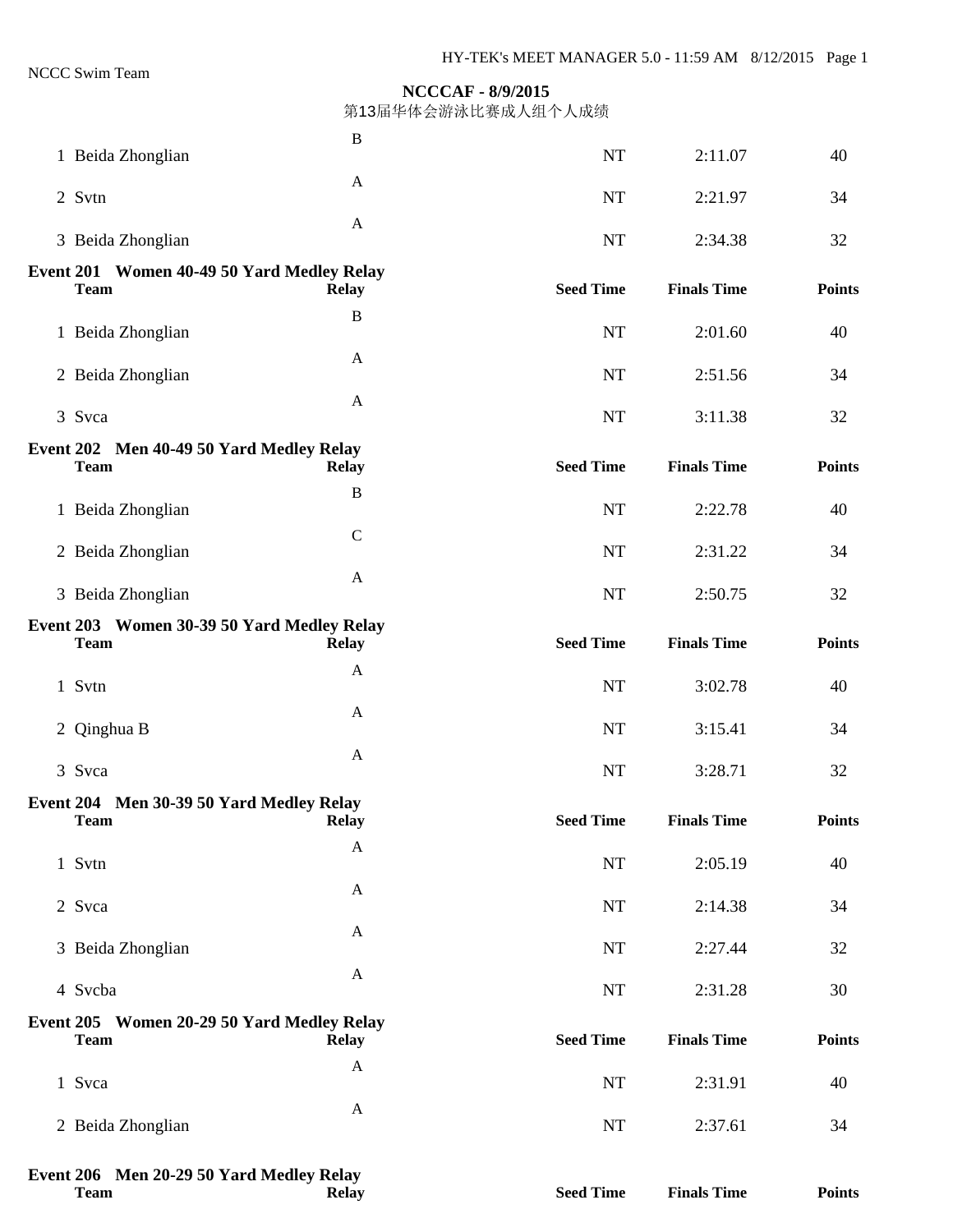| 1 Svca                                                   | A                  | <b>NT</b>        | 2:11.28            | 40            |
|----------------------------------------------------------|--------------------|------------------|--------------------|---------------|
| 2 Svtn                                                   | A                  | <b>NT</b>        | 2:15.34            | 34            |
| 3 Beida Zhonglian                                        | B                  | <b>NT</b>        | 2:26.28            | 32            |
|                                                          |                    |                  |                    |               |
| Event 207 Women 21-100 200 Yard Freestyle<br><b>Name</b> | Age Team           | <b>Seed Time</b> | <b>Finals Time</b> | <b>Points</b> |
| 1 Lei, Binbing                                           | 39 Beida Zhonglian | <b>NT</b>        | 3:14.50            | 20            |
| 2 Siu, Carla                                             | 29 Beida Zhonglian | <b>NT</b>        | 3:24.31            | 17            |
| 3 Tian, Yue                                              | 50 Beida Zhonglian | <b>NT</b>        | 3:33.53            | 16            |
| 4 liu, Lushan                                            | 37 Svca            | <b>NT</b>        | 3:53.41            | 15            |
| 5 Mao, Lily                                              | 47 Svca            | NT               | 4:07.60            | 14            |
| Event 208 Men 21-100 200 Yard Freestyle<br><b>Name</b>   | Age Team           | <b>Seed Time</b> | <b>Finals Time</b> | <b>Points</b> |
| 1 Mak, Timothy                                           | 37 Svca            | <b>NT</b>        | 2:16.44            | 20            |
| 2 Wang, Leon                                             | 29 Beida Zhonglian | <b>NT</b>        | 2:23.00            | 17            |
| 3 Lei, Xin                                               | 29 Svca            | 2:20.00          | 2:24.13            | 16            |
| 4 Gu, Al                                                 | 49 Beida Zhonglian | <b>NT</b>        | 3:16.13            | 15            |
| Event 209 Women 21-100 400 Yard Freestyle                |                    |                  |                    |               |
| <b>Name</b>                                              | Age Team           | <b>Seed Time</b> | <b>Finals Time</b> | <b>Points</b> |
| 1 liu, Lushan                                            | 37 Svca            | <b>NT</b>        | 7:32.09            | 20            |
| 2 Lei, Binbing                                           | 39 Beida Zhonglian | <b>NT</b>        | 7:59.50            | 17            |
| 3 Zheng, Li                                              | 49 Beida Zhonglian | NT               | 8:55.81            | 16            |
| 4 Wei, Christine                                         | 50 Beida Zhonglian | $\rm{NT}$        | 10:40.51           | 15            |
| 5 Guo, Minny                                             | 50 Beida Zhonglian | $\rm{NT}$        | 11:13.19           | 14            |
| Event 210 Men 21-100 400 Yard Freestyle<br><b>Name</b>   | Age Team           | <b>Seed Time</b> | <b>Finals Time</b> | <b>Points</b> |
| 1 Mak, Timothy                                           | 37 Svca            | <b>NT</b>        | 4:47.97            | 20            |
| 2 Jiang, Yuan                                            | 50 Beida Zhonglian | NT               | 5:14.72            | 17            |
| 3 Cui, Steve                                             | 59 Svtn            | <b>NT</b>        | 5:17.19            | 16            |
| 4 Jiao, Max                                              | 50 Beida Zhonglian | NT               | 5:21.35            | 15            |
| 5 Gao, Hui                                               | 39 Beida Zhonglian | $\rm{NT}$        | 6:15.49            | 14            |
| 6 Gu, Al                                                 | 49 Beida Zhonglian | $\rm{NT}$        | 6:30.79            | 13            |
|                                                          |                    |                  |                    |               |
| 7 Lou, Bill                                              | 59 Svtn            | NT               | 6:46.43            | 12            |